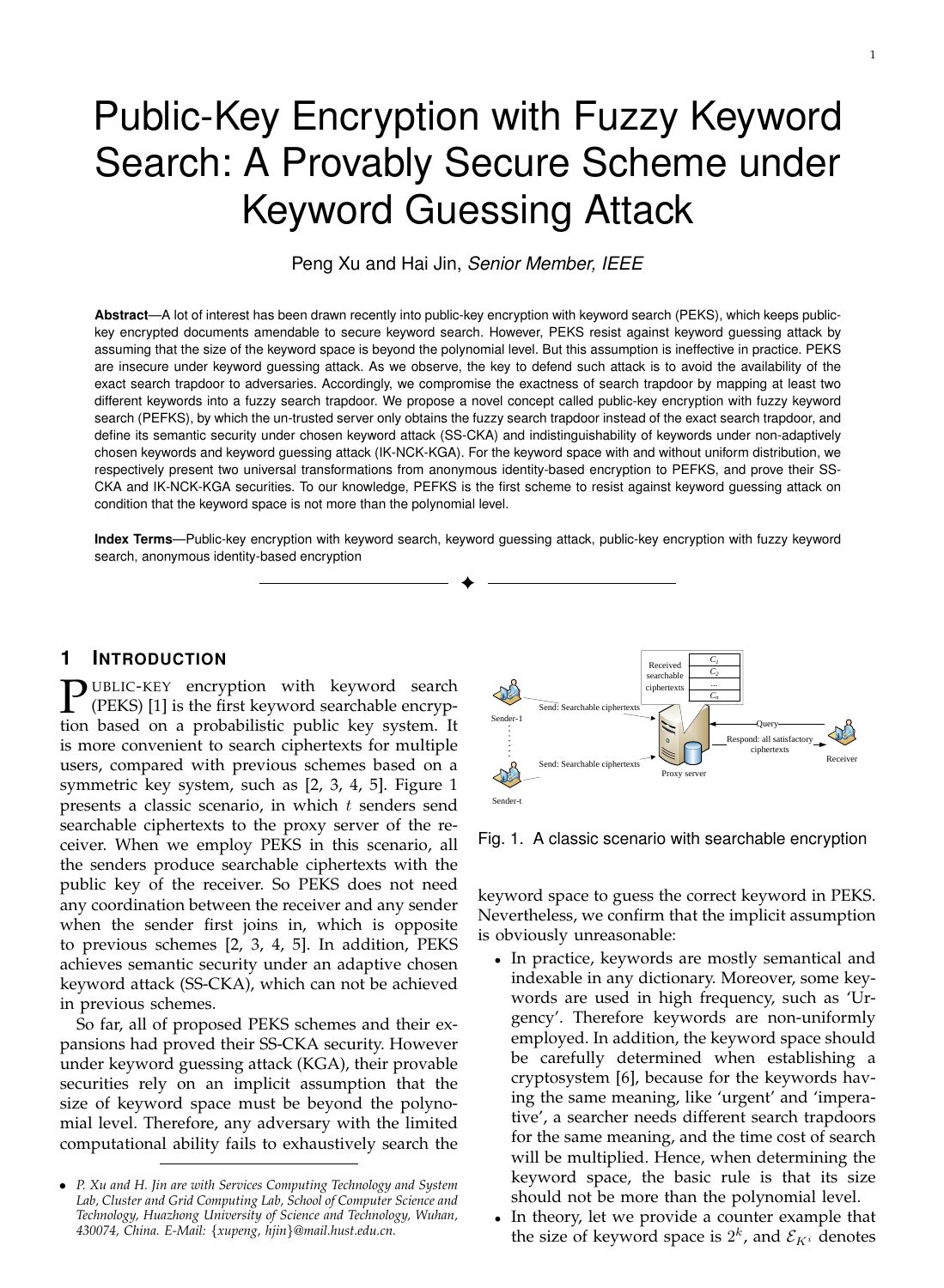the keyword  $K^i$  has the probability  $\mathcal{E}_{K^i}$  to be used. We trivially have

$$
\sum_{i=1}^{2^k} \mathcal{E}_{K^i} = 1 \tag{1}
$$

Let  $Poly()$  denote any polynomial. If all keywords have  $\mathcal{E}_{K^i} \geq \text{Poly}^{-1}(k)$ , it obviously has  $\sum_{i=1}^{2^k} \mathcal{E}_{K^i} \gg 1$ , which is contrary with Equation 1.  $\overline{\text{So}}$  just a part of keywords have  $\mathcal{E}_{K^i} \geq \tilde{Poly}^{-1}(k).$ Moreover, the number of this kind of keywords is not more than  $Poly(k)$ . In other words, the number of keywords having a practical probability to be used is not more than  $Poly(k)$ , even if the keyword space is the exponential level.

On the practical condition that the size of keyword space is not more than the polynomial level, Byun et al. first proposed keyword guessing attack [7], and attacks a PEKS scheme and a PECKS scheme [8] successfully in 2006. On the same condition, Jeong et al. proved that any PEKS scheme satisfying at least computationally indistinguishable consistency implies successful KGA [9] necessarily. Moreover, since it is necessary to satisfy at least computationally indistinguishable consistency for any efficient PEKS, to defend KGA seems impossible on the practical condition.

#### **1.1 The Motivation**

Referring to PEKS, we notice that a search trapdoor of a keyword is necessary for an adversary to implement KGA. Moreover, he can efficiently guesses this keyword when the size of the keyword space is not beyond polynomial level. Therefore, the key to defend KGA is to avoid to leak the the exact search trapdoor of any keyword.

We heuristically conceived an opposite scheme that is public-key encryption without keyword search (called O-PEKS). Obviously, no search trapdoor of any keyword is needed in O-PEKS scheme. Moreover, keywords encrypted using the existing cryptosystem can keep their privacy. Therefore, no adversary can successfully guess any keyword in O-PEKS scheme. In other words, O-PEKS is secure under KGA, but it is not a keyword searchable encryption. When improving O-PEKS to support keyword searchability, it is necessary to provide the search trapdoors of keywords. But when providing the exact search trapdoor of any keyword, O-PEKS also will leak the contents of keywords under KGA. In summary, we either achieve the exact keyword searchability, or maintain the privacy of keywords under KGA. So we were motivated to propose an approach to tradeoff searchability and privacy, such that searchability can be achieved as well as possible without losing the privacy of keywords.

We were motivated to propose a fuzzy keyword search, which may be the first scheme to defend

KGA in PEKS as far as we know. In the fuzzy keyword search, adversaries only know the fuzzy search trapdoor of any keyword. So even if under KGA, they just know there are at least two keywords can generate the fuzzy search trapdoor, but they can not deterministically guess which one of them is the correct one. Furthermore, beyond the consideration of cryptosystem, they may have a biased advantage to guess the correct keyword according to the probability distribution of the keyword space. But we will reduce it in our best effort. Formally speaking, we think that a fuzzy keyword search is secure under KGA, if no adversary can distinguish the two keywords, which can generate the same fuzzy search trapdoor. Correspondingly, we formally propose a new security definition called indistinguishability of keywords under non-adaptively chosen keywords and KGA (IK-

#### **1.2 IK-NCK-KGA Security**

NCK-KGA).

In this subsection, we further discuss IK-NCK-KGA security and illuminate its rationality. In general, the security of a cryptosystem often is a relative concept, because a cryptosystem with perfect security should be inefficient in practice, such as the encryption with one-time key. Therefore the security of a cryptosystem often has several definitions for different strength. For example, indistinguishability under chosen plaintext attack (IND-CPA) [10] is a popular security definition of public-key encryption, and it has a more secure improved version that is indistinguishability under chosen ciphertext attack (IND-CCA) [10].

Analogously, when considering the security of keyword-searchable encryption under KGA, it is intuitive to define the security as indistinguishability of keywords under KGA (IK-KGA). However the security contradicts to the searchability of encryption, and would be un-achievable in theory. Because KGA allows an adversary to know the search trapdoor of a keyword which he wants to challenge, the adversary can distinguish the keyword with any adaptively chosen keyword, which can not be searched by the search trapdoor. By this reason, we restrain the choice of the challenging keywords and propose IK-NCK-KGA security, which will be achieved by our proposed keyword-searchable encryption.

In addition, PEKS is not IK-NCK-KGA secure. An efficient PEKS scheme necessarily satisfies the consistency [11] mentioned in Subsection 2.2. It means that if an adversary knows a search trapdoor of a challenging keyword in PEKS, he can distinguish the keyword with any other keyword. Therefore, IK-NCK-KGA security can not be achieved by PEKS, no matter what NCK defined.

In conclusion, IK-NCK-KGA security is a rational definition. On one hand, a more stronger definition IK-KGA security is contradictive with the searchability of searchable encryption. On the other hand, a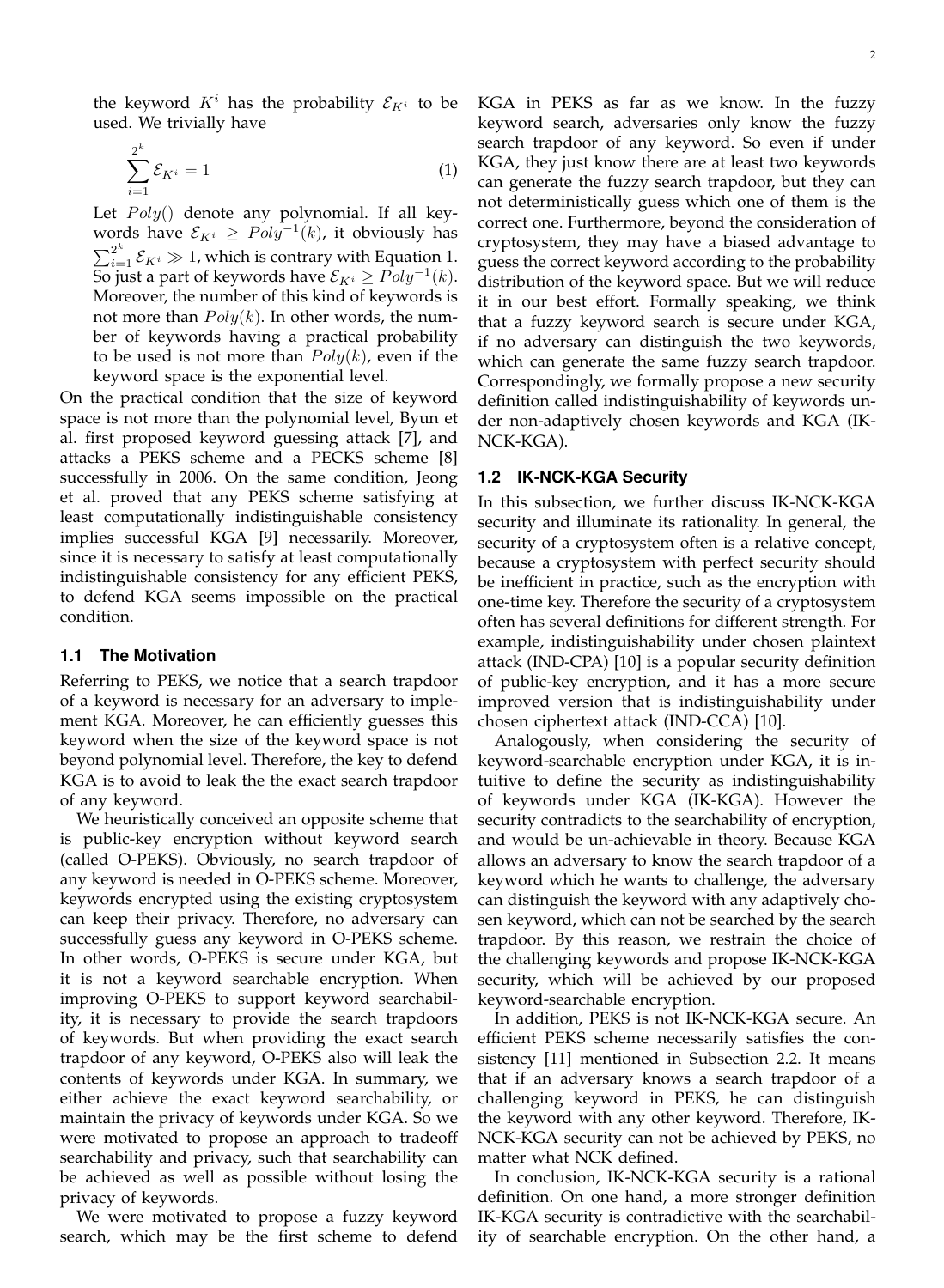IK-NCK-KGA secure searchable encryption is more secure than PEKS under KGA.

## **1.3 Our Contributions**

Public-Key encryption with fuzzy keyword search (PEFKS) and its IK-NCK-KGA security are novelly defined in our paper. Furthermore, we propose two universal transformations from identity-based encryption (IBE) to PEFKS respectively under different conditions, and prove their SS-CKA and IK-NCK-KGA securities. Specifically, we first present a universal transformation for the keyword space with the uniform distribution (called PEFKS-UD). We also propose an instance of PEFKS-UD based on the anonymous IBE scheme proposed by Boneh in 2001 [12]. Secondly, we propose another universal transformation for the keyword space with the non-uniform distribution (called PEFKS-ND). In addition, we cite two methods to sort keywords, which is the key to realize PEFKS-ND. Beyond the perspective of cryptosystem, we discuss the biased advantage of KGA on PEFKS-ND, which is caused by the non-uniform distribution of the keyword space, and illuminate that we have reduced the biased advantage as much as possible.

## **1.4 Related Works on PEKS**

As Boneh et al. first proposed PEKS, he also proposed a universal transformation from anonymous IBE  $<sup>1</sup>$ </sup> [12, 13, 14, 15, 16] to PEKS [1]. Hereafter, PEKS has been given a lot of attention. Furthermore, Abdalla et al. completed the foundations of PEKS, presented an improved universal transformation from anonymous IBE to PEKS, and a novel expansion of PEKS, that is public-key encryption with temporary keyword search (PETKS) in 2005. To achieve combinable multikeyword search, two public-key encryption with conjunctive keyword search (PECKS) schemes [8, 17] were respectively proposed in 2004 and 2007. Conclusively, the aforementioned schemes have a common character that they only succeeded on the equality search, rather than achieved range search and so on. Hence, Bethencourt et al. succeeded on public-key encryption with conjunctive keyword range search [18] by anonymous hierarchical IBE (HIBE) [13] in 2006, and further updated their work in 2007 [19]. In TCC'2007 , Boneh et al. proposed a novel technique called hidden vector encryption (HVE) to achieve conjunctive, range and subset searches [20]. In addition, an improved trapdoor generation of keywords was proposed by Camenisch et al. [21], who employed the committed two-part computation protocol and achieved the invisibility of keyword to generator. The scheme was called public-key encryption with oblivious keyword search (PEOKS). Although several efficiently conjunctive keyword search over encrypted datum were proposed [22, 23], they need to share a secret among users. So they are not convenient for multiple users, compared with aforementioned scheme. Conclusively, all researches on PEKS focused on the various functions of search in recent years

## **1.5 Organization**

rather than its security under KGA.

The rest of this paper is organized as follows. In Section 2, some definitions about IBE and PEKS will be given. In Section 3, we will define PEFKS and its SS-CKA and IK-NCK-KGA securities. In Section 4, we will propose PEFKS-UD, prove its SS-CKA and IK-NCK-KGA securities and give an instance of it. In Section 5, we will propose PEFKS-ND, prove its SS-CKA and IK-NCK-KGA securities and discuss the biased advantage of KGA on PEFKS-ND, which is caused by the non-uniform distribution of the keyword space. In Section 7, we will conclude our works and propose an interesting idea for a future work.

# **2 PRELIMINARIES**

Throughout this paper we employ  $Poly()$  to denote any polynomial. The symbol  $r \stackrel{\$}{\leftarrow} R$  means randomly choosing  $r$  from the space  $R$  or outputting  $r$  by the randomized algorithm  $R$ . (Note that unless stated otherwise, all symbols have the same meaning as when they first appear in this paper.)

## **2.1 IBE and Anon-ID-CPA Security**

IBE [12] and its anonymity under adaptive-ID and chosen plaintext attack (Anon-ID-CPA)[13] are redefined as follows.

**Definition 1** (**IBE**)**.** *An IBE scheme consists of following polynomial time algorithms:*

- $Setup(k, r_1)$ : Take as input a security parameter k and a random tape  $r_1$ , and produce a pair of publicand-private system parameters  $\{Pub_{IBE}, Pri_{IBE}\},\$ *in which Pub<sub>IBE</sub> includes the message space* M and *the identity space* ID*.*
- $Extract(Pri_{IBE}, r_{2}, ID)$ : Take as input  $Pri_{IBE}$ , a *random tape*  $r_2$  *and an identity*  $ID \in \mathcal{ID}$ , *and produce the private key*  $PriK_{ID}$  *of ID.*
- $\text{Encrypt}(Pub_{IBE}, r_3, ID, M)$ : Take as input  $Pub<sub>IBE</sub>$ , an identity  $ID \in ID$ , a random tape  $r_3$ *and a message*  $M \in \mathcal{M}$ , and produce a ciphertext C.
- $Decrypt(Pub_{IBE}, PriK_{ID}, C)$ : Take as input  $Pub<sub>IBE</sub>$ , a private key  $PriK<sub>ID</sub>$  and a ciphertext C, *and return the decryption result of* C*.*

<sup>1.</sup> The first anonymous IBE scheme was proposed by Boneh et al. in 2001 and proved its security in the random oracle (RO) model [12]. In 2006, Boyen et al. proposed an anonymous IBE scheme [13], which for the first time obtain the provable security in the standard model. In the same year, Gentry proposed the most efficient anonymous IBE scheme in [14]. Ducas proposed an anonymous IBE scheme first based on the asymmetric bilinear map in 2010 [15]. In 2010, Fan et al. proposed the first anonymous multireceiver IBE [16].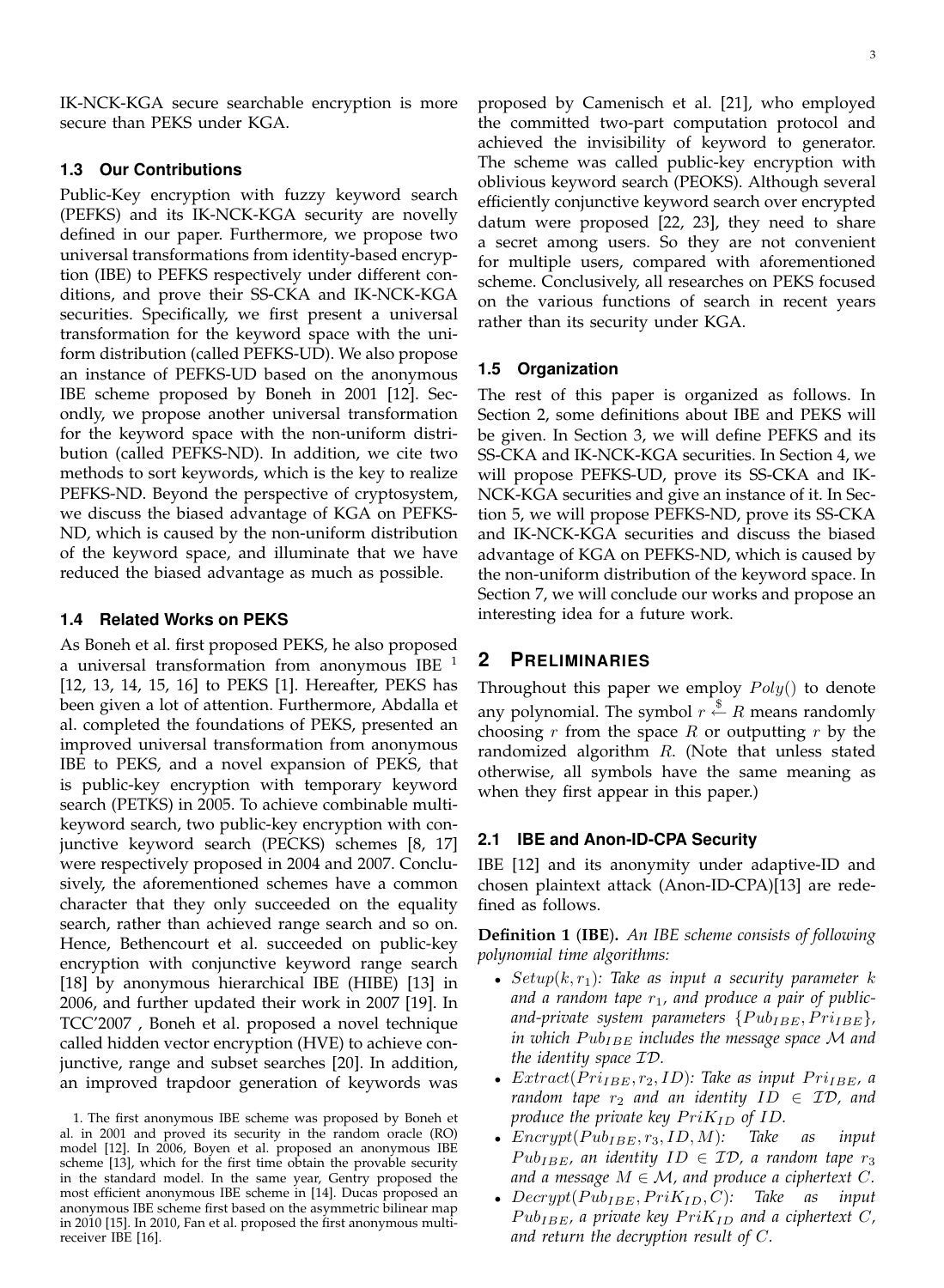*Moreover, it satisfies the consistency that for any ciphertext*  $C = \text{Energy}(Pub_{IBE}, r_3, ID', M), M = \text{Decrypt}($  $Pub_{IBE}, PriK_{ID}, C)$  *holds if and only if*  $ID = ID',$ *where*  $ID \overset{\$}{\leftarrow} \mathcal{ID}$ .

**Definition 2** (**Anon-ID-CPA Security of IBE** [24, 13])**.** *An IBE scheme* IBE = (Setup, Extract, Encrypt, Decrypt) *is Anon-ID-CPA secure, if any adversary* A*,* associated to the experiment  $\text{EXP}_{IBE,A}^{Anon\text{-}ID\text{-}\r{CPA-b}}(k)$  in Fig*ure 2 (where* b ∈ {0, 1}*), has a negligible advantage AdvAnon-ID-CPA* IBE,A *, where*

 $Adv_{IBE,A}^{Anon-ID-CPA} = Pr(EXP_{IBE,A}^{Anon-ID-CPA-1}(k) = 1)$  $- Pr(EXP<sub>IBE,A</sub><sup>Anon-ID-CPA-0</sup>(k) = 1)$ 

Experiment  $\text{EXP}_{IBE,A}^{\text{Anon-ID-CPA-}b}(k)$  $IDSet \leftarrow \emptyset; \{r_1, r_3\} \stackrel{\$}{\leftarrow} \{0, 1\}^{Poly(k)};$  ${Pub<sub>IBE</sub>, Pri<sub>IBE</sub>} \leftarrow Setup(k, r<sub>1</sub>);$  $\{ID^0, ID^1, M, \text{state}\} \stackrel{\$}{\leftarrow} A^{Trap(\cdot)}(\text{find}, Pub_{IBE});$  $C \leftarrow \text{Encrypt}(Pub_{IBE}, r_3, ID^b, M);$  $b' \stackrel{\$}{\leftarrow} A^{Trap(\cdot)}(\text{guess}, C, \text{state});$ if  $\{ID^0, ID^1\} \bigcap IDEet = \emptyset$  then return b' else return 0;

Oracle  $T$ rap(ID)

 $IDSet = IDSet \bigcup \{ID\}; r_2 \stackrel{\$}{\leftarrow} \{0, 1\}^{Poly(k)};$  $PriK_{ID} \leftarrow Extract(Pri_{IBE}, r_2, ID);$ return  $PriK_{ID}$ ;

Fig. 2. Experiment on Attacking Anon-ID-CPA Security.

#### **2.2 PEKS and Its Insecurity under KGA**

We redefine PEKS [1] and illuminate its insecurity under KGA [7] as follows.

**Definition 3** (**PEKS**)**.** *A PEKS scheme consists of following polynomial time algorithms:*

- SysG(k, r1)*: Take as input a security parameter* k *and* a random tape  $r_1$ , and produce a pair of public-and*private system parameters*  ${PubP_{EKS}, P{ri}_{PEKS}}$ *, in which*  $Pub_{PEKS}$  *includes the keyword space*  $K$ *.*
- $Trapdoor(Pri_{PEKS}, r_2, K)$ : Take as input  $Pri_{PEKS}$ , a random tape  $r_2$  and a keyword  $K \in \mathcal{K}$ , and produce a search trapdoor  $T_K$ .
- $CipherG(Pub_{PEKS}, r_3, K)$ : Take as input  $Pub_{PEKS}$ , a random tape  $r_3$  and a keyword  $K \in \mathcal{K}$ , and produce a searchable ciphertext C of K.
- $ExactTest(Pub_{PEKS}, T_K, C)$ : Take as input  $Pub_{PEKS}$ , a search trapdoor  $T_K$  and a searchable  $ciphertext \ \ C \ \ = \ \ CipherG(Pub_{PEKS}, r_3, K'), \ \ and$ *return*

 $\int 1$  *if*  $K' = K$ ; 0 *otherwise.*

*Moreover, it satisfies the consistency that for any keyword*  $searchable$  ciphertext  $C' = CipherG(Pub_{PEKS}, r_3, K')$ ,

KGA is a brute force way to guessing the correct keyword. In PEKS, an adverse searcher, who knows the search trapdoors of keywords, can efficiently find out these keywords by KGA on condition that  $|K| \leq$  $Poly(k)$  (in which k is the security parameter of PEKS). The details of KGA on PEKS is defined as follows:

**Definition 4** (**KGA on PEKS**)**.** *Given a public system* parameters  $Pub_{PEKS}$  and a valid search trapdoor  $T_K$  of *a keyword* K*, an adversary indexes all keywords in the* keyword space K as  $\{K^1, K^2, \ldots, K^{|\mathcal{K}|}\}$  and implements *keyword guessing attack as follows:*

- 1) Let  $i = 1$ .
- 2) Generate a keyword searchable ciphertext  $C$  of  $K^i$ , *where*  $C = CipherG(Pub_{PEKS}, r_3, K^i)$ .
- 3) If  $ExactTest(Pub_{PEKS}, T_K, C) = 1$ , then return K<sup>i</sup> *;*
- 4) If  $i \neq |\mathcal{K}|$ , compute  $i = i + 1$  and go to step 2; *otherwise it returns '*⊥*' (it means the abortion).*

**Insecurity of PEKS under KGA** According to the consistency of PEKS<sup>2</sup>, the output  $K^i$  of the adversary equals to  $K$  with at most negligible error probability. In addition, when  $|K| \leq \text{Plog}(k)$ , the adversary can efficiently and exhaustively search all keywords. Consequently, the adversary can deterministically guess the correct keyword, which is used to generate the search trapdoor.

# **3 PEFKS**

In this section, we define PEFKS and its SS-CKA and IK-NCK-KGA security.

#### **3.1 The Definition of PEFKS**

PEFKS novelly contains two test algorithms: the fuzzy test algorithm  $FuzzTest$  and the exact test algorithm  $Exact Test$ , which is the main difference with PEKS. When receiving a query,  $FuzzTest$  is used to filter out most of ineffective keyword searchable ciphertexts. But the remainders still contain the keyword searchable ciphertexts which do not satisfy the query.  $Exact Test$  is used to find out the correct keyword searchable ciphertexts from these remainders. In practice, a proxy server implements  $FuzzTest$  to respond the query of a receiver. The receiver implements  $Exact Test$  to find out the correct searchable ciphertexts from the responses.

**Definition 5** (**PEFKS**)**.** *PEFKS consists of following polynomial time algorithms:*

•  $SysG(k, r<sub>1</sub>)$ : Take as input a security parameter k *and a random tape* r1*, and produce a pair of*

2. The consistency is computationally indistinguishable at least [11].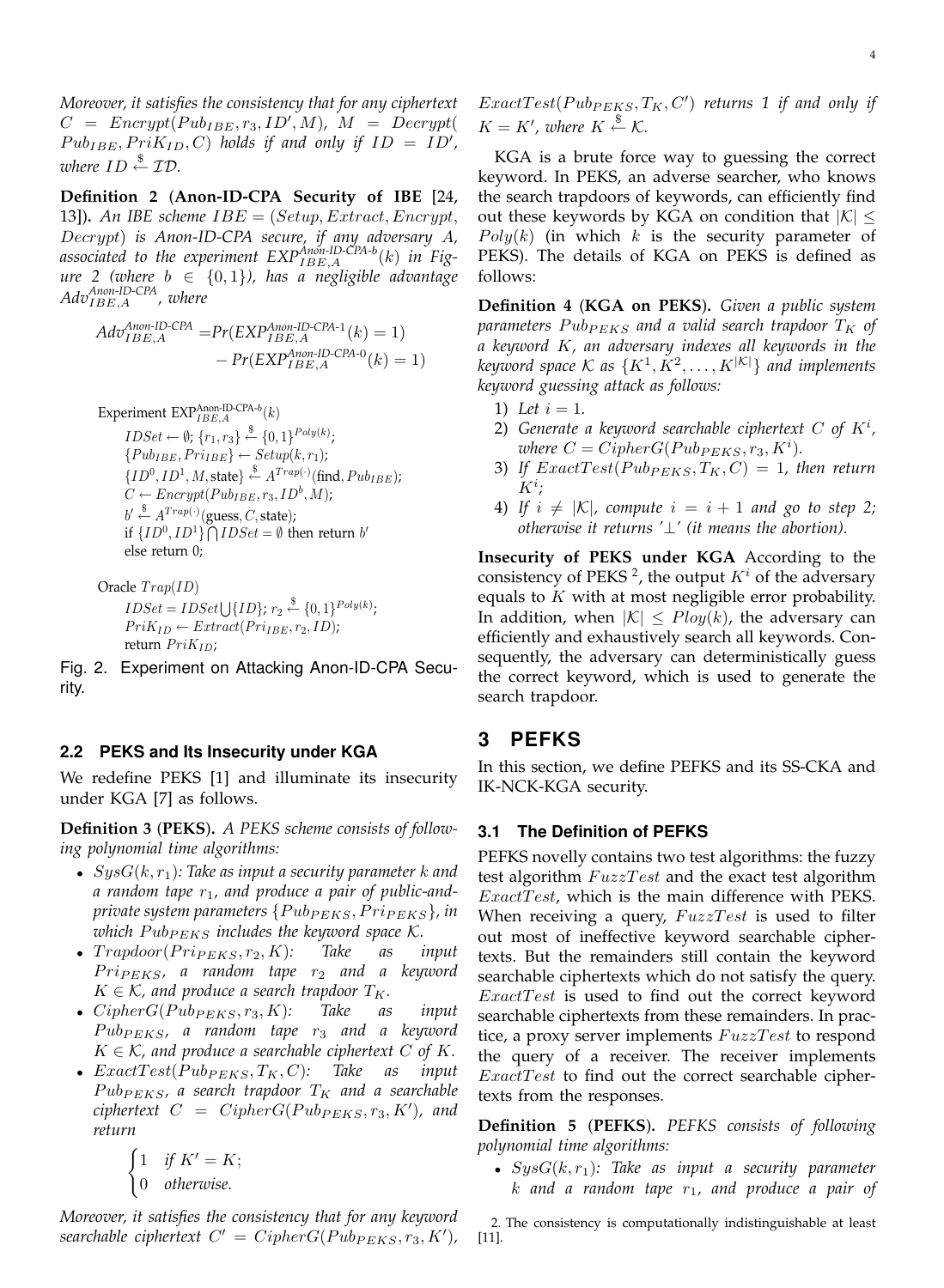public-and-private system parameters  $\{Pub_{PEFKS}, \}$  $Pr_{P \in FKS}$ , in which  $P$ ub<sub>PEFKS</sub> includes the key*word space*  $K$  *and a deterministic function*  $Fuz(K,$  $K$ ).  $Fuz(K,\mathcal{K})$  deterministically returns a fuzzy *value for an inputted keyword* K *and there are at least two different keywords have the same fuzzy value.*

- $DTrapdoor(Prip_{EFKS}, r_2, K)$ : Take as input  $Pr_{PEFKS}$ , a random tapes  $r_2$ , and a keyword  $K \in$  $K$ , and produce a fuzzy search trapdoor  $FT_K$  for the *fuzzy value*  $FK = Fuz(K, K)$ *, and an exact search trapdoor*  $ET_K$  *for*  $K$ *.*
- $CipherG(Pub_{PEFKS}, r_3, K)$ : Take as input  $Pub_{PEFKS}$ , a random tape  $r_3$  and a keyword  $K \in \mathcal{K}$ , and produce a fuzzy keyword searchable *ciphertext* C *of* K*.*
- $FuzzTest(Pub_{PEFKS}, FT_K, C)$ : Take as input  $Pub_{PEFKS}$ , a fuzzy search trapdoor  $FT_K$  of the *keyword* K *and a fuzzy keyword searchable ciphertext*  $C = CipherG(Pub_{PEFKS}, r_3, K')$ , and return

$$
\begin{cases} 1 & \text{if } Fuz(K', K) = Fuz(K, K); \\ 0 & \text{otherwise.} \end{cases}
$$

•  $ExactTest(Pub_{PEFKS}, ET_K, C)$ : Take as input a *public system parameters*  $Pub_{PEFKS}$ *, an exact search trapdoor* ET<sup>K</sup> *of the keyword* K *and a fuzzy keyword searchable ciphertext*  $C = CipherG($  $Pub_{PEFKS}, r_3, K'$ ), and return

> $\int 1$  *if*  $K' = K$ ; 0 *otherwise.*

*Moreover, for any fuzzy keyword searchable ciphertext*  $C' = CipherG(Pub_{PEFKS}, r_3, K')$ , it satisfies the fol*lowing consistencies:*

- 1)  $FuzzTest(Pub_{PEFKS}, FT_K, C')$  returns 1, if and *only if*  $Fuz(K',\mathcal{K}) = Fuz(K,\mathcal{K});$
- 2)  $ExactTest(Pub_{PEFKS}, ET_K, C')$  returns 1, if and *only if*  $K = K'$ *.*

## **3.2 SS-CKA and IK-NCK-KGA security definitions of PEFKS**

SS-CKA security is a conventional security definition of PEKS, and used to prove the privacy of keywords under chosen keyword attack. Referring to PEFKS, we define the SS-CKA security of PEFKS as follows:

**Definition 6** (**SS-CKA Security of PEFKS**)**.** *A PE-FKS* scheme  $PEFKS = (SysG, DTrapdoor, CipherG,$ F uzzT est, ExactT est) *is SS-CKA secure, if any adver*sary A, associated to the experiment  $\text{EXP}_{PEFKS,A}^{SS-CKA\text{-}b}(k)$  in *Figure 3 (where* b \$← {0, 1}*), has a negligible advantage AdvSS-CKA* P EFKS,A*, where*

$$
Adv_{PEFKS,A}^{SS-CKA} = Pr(EXP_{PEFKS,A}^{SS-CKA-1}(k) = 1)
$$
  
- Pr(EXP\_{PEFKS,A}^{SS-CKA-0}(k) = 1)

Experiment  $\text{EXP}_{PEFKS,A}^{\text{SS-CKA-}b}(k)$  $KSet \leftarrow \emptyset; \{r_1, r_3\} \stackrel{\$}{\leftarrow} \{0, 1\}^{Poly(k)};$  ${PubP_{EFFKS}, Prip_{EFFKS} \leftarrow SysG(k, r_1);}$  $\{K^0, K^1, \text{state}\} \stackrel{\$}{\leftarrow} A^{DTrap(\cdot)}(\text{find}, Pub_{PEFKS});$  $C \leftarrow CipherG(Pub_{PEFKS}, r_3, K^b);$  $b' \stackrel{\$}{\leftarrow} A^{DTrap(\cdot)}(\text{guess}, C, \text{state});$ if  $\{K^0, K^1\} \bigcap KSet = \emptyset$  then return b' else return 0;

Oracle  $DTrap(K)$  $KSet = KSet \bigcup \{K\}; r_2 \stackrel{\$}{\leftarrow} \{0,1\}^{Poly(k)};$  $\{FT_K, ET_K\} \stackrel{\$}{\leftarrow} DTrapdoor(Prip_{EFKS}, r_2, K);$ return  $\{FT_K, ET_K\};$ 

Fig. 3. Experiment on Attacking SS-CKA Security.

SS-CKA security of PEFKS defines the indistinguishability of any two keywords under chosen keyword attack. It does not consider whether these two keywords have the same output of  $Fuz()$ . In contrast, IK-NCK-KGA security of PEFKS defines the indistinguishability of the two keywords, which have the same output of  $Fuz()$ , under KGA. So these two security definitions are different, and do not have any trivial relationship.

**Definition 7** (**IK-NCK-KGA Security of PEFKS**)**.** *A PEFKS scheme PEFKS* = (SysG, DT rapdoor,  $CipherG, FuzzTest, ExactTest)$  *is IK-NCK-KGA secure, if any adversary* A*, associated to the experiment*  $EXP_{PEFKS,A}^{IK-NCK-KGA-b}(k)$  *in Figure* 4 (where  $b \stackrel{\$}{\leftarrow} \{0,1\}$ ), has *a negligible advantage AdvIK-NCK-KGA* P EFKS,A *, where*

$$
Adv_{PEFKS,A}^{IK-NCK-KGA} = Pr(EXP_{PEFKS,A}^{IK-NCK-KGA-1}(k) = 1)
$$
  
- Pr(EXP\_{PEFKS,A}^{IK-NCK-KGA-0}(k) = 1)

Experiment EXP<sup>K.NCK-KGA-b</sup>(k)  
\n
$$
KSet \leftarrow \emptyset; \{r_1, r_3\} \stackrel{\$}{\leftarrow} \{0, 1\}^{Poly(k)}; \n\{Pub_{PEFKS}, Pri_{PEFKS}\} \leftarrow SysG(k, r_1); \n\{K^0, K^1, state\} \stackrel{\$}{\leftarrow} A^{DTrap(\cdot), FTrap(\cdot)}(\text{find}, Pub_{PEFKS}); \nC \leftarrow CipherG(Pub_{PEFKS}, r_3, K^b); \n\quad \oint \stackrel{\$}{\leftarrow} A^{DTrap(\cdot),FTrap(\cdot)}(\text{guess}, C, state); \n\text{if } \{K^0, K^1\} \cap KSet = \emptyset \text{ and } Fuz(K^0, K) = \text{Fuz}(K^1, K) \text{ then return } b' \n\text{else return 0; \nOracle  $DTrap(K)$
$$

 $KSet = KSet \bigcup \{K\}; r_2 \stackrel{\$}{\leftarrow} \{0,1\}^{Poly(k)};$  $\{FT_K, ET_K\} \stackrel{\$}{\leftarrow} DTrapdoor(Pri_{PEFKS}, r_2, K);$ return  $\{FT_K, ET_K\};$ 

Oracle  $FTrap(K)$  $r_2 \stackrel{\$}{\leftarrow} \{0,1\}^{Poly(k)};$  $\{FT_K, ET_K\} \stackrel{\$}{\leftarrow} DTrapdoor(Prip_{EFKS}, r_2, K);$ return  $FT_K$ ;

# Fig. 4. Experiment on Attacking IK-NCK-KGA Security.

In next section, we will proposed two universal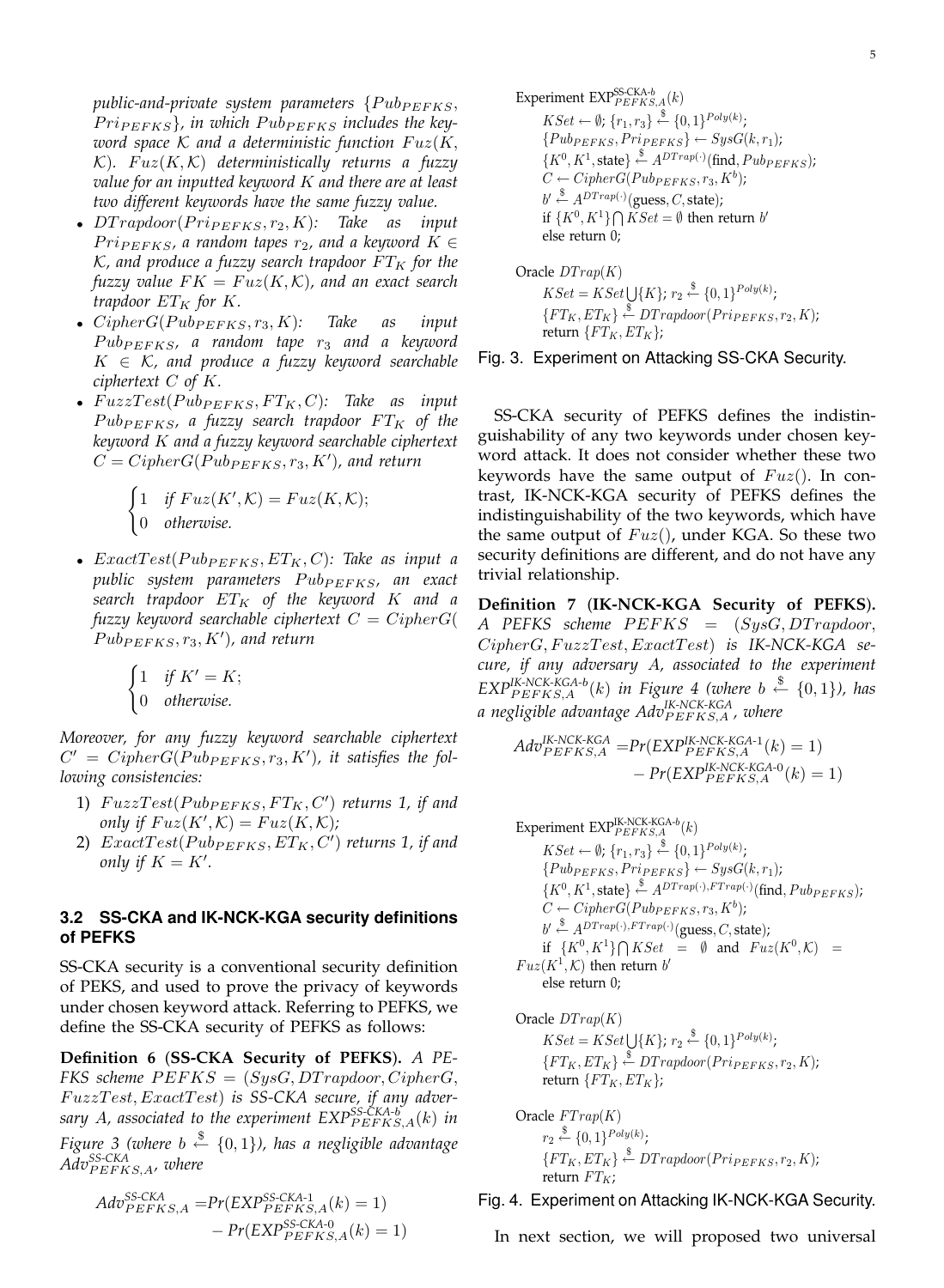transformations from IBE to PEFKS, when the keyword space of PEFKS respectively has uniform and non-uniform distributions.

# **4 PEFKS-UD**

Let k be a security parameter,  $\sum$  be an alphabet and the keyword space  $\mathcal{K} = \sum^n$ , where  $|\mathcal{K}| \leq Poly(k)$ . Moreover,  $K$  has the uniform distribution that each symbol of  $\Sigma$  has the identical or computationally indistinguishable probability to be used. The function  $Fuz(K,\mathcal{K})$  of PEFKS-UD works as follows:

- 1) Take as input a keyword  $K \in \mathcal{K}$ , and parse K as  $K = K_1 || \dots || K_n$  where  $K_i \in \sum$  for  $i \in [1, n]$ .
- 2) Finally return  $FK = K_1 || \dots || K_{(n-1)}$ .

The complete description of PEFKS-UD is as follows.

## **4.1 A Universal Transformation from IBE to PEFKS-UD**

Let  $IBE = (Setup, Extract,Encrypt,Decrypt)$  be an IBE scheme. Let  $H_1 : \mathcal{FK} \wedge \mathcal{K} \to \mathcal{ID}$  be a collision resistant function. PEFKS-UD consists of following algorithms:

•  $SysG(k, r<sub>1</sub>)$ : Take as input a security parameter k and a random tape  $r_1$ , and run algorithm  $Setup($  $(k, r_1)$  of *IBE* to generate a pair of public-andprivate system parameters that

$$
Pub_{PEFKS-UD} = \langle Pub_{IBE}, Fuz, H_1, K \rangle
$$
  
Prip<sub>EFKS-UD</sub> = Pr<sub>IIBE</sub>

•  $D Trapdoor(Pri_{PEFKS-UD}, r_2, r'_2, K)$ : Take as input  $Pr<sub>IPEFKS-UD</sub>$ , two random tapes  $r_2$  and  $r'_2$ , and a keyword  $K \in \mathcal{K}$ , and generate a fuzzy search trapdoor  $FT_K$  and an exact search trapdoor  $ET_K$ , where

$$
FT_K = Extract(Pr_{IBE}, r'_2, H_1(Fuz(K, K)))
$$
  

$$
ET_K = Extract(Pr_{IBE}, r_2, H_1(K))
$$

•  $CipherG(Pub_{PEFKS-UD}, r_3, r'_3, K)$ : Take as input  $Pub_{PEFKS-UD}$ , two random tapes  $r_3$  and  $r'_3$ , and a keyword  $K \in \mathcal{K}$ , choose  $M \stackrel{\$}{\leftarrow} \mathcal{M}$ , and generate a fuzzy keyword searchable ciphertext  $\langle M, C_F, C_E \rangle$ , where

 $C_F = \text{Energy}(Pub_{IBE}, r'_3, H_1(\text{Fuz}(K, \mathcal{K})), M)$  $C_E = \text{Energy}(Pub_{IBE}, r_3, H_1(K), M)$ 

•  $FuzzTest(Pub_{PEFKS-UD}, FT_K,\langle M, C_F, C_E \rangle):$ Take as input  $Pub_{PEFKS-UD}$ , a fuzzy search trapdoor  $FT_K$  and a fuzzy keyword searchable ciphertext  $\langle M , C_F , C_E \rangle$ , and return

> $\int 1$  if  $M = Decrypt(Pub_{IBE}, FT_K, C_F);$ 0 otherwise.

•  $Exact Test(Pub_{PEFKS-UD}, ET_K, \langle M, C_F, C_E \rangle):$ Take as input  $Pub_{PEFKS-UD}$ , an exact search trapdoor  $ET_K$  and a fuzzy keyword searchable ciphertext  $\langle M , C_F , C_E \rangle$ , and return

 $\int 1$  if  $M = Decrypt(Pub_{IBE}, ET_K, C_E);$ 0 otherwise.

**The consistency of PEFKS-UD** According to Theorem 4.2 in [11], it is easy to find that PEFKS-UD is consistent, when the anonymous IBE scheme  $IBE$  satisfies the semantic security.

#### **4.2 Provable SS-CKA Security of PEFKS-UD**

**Theorem 1.** For a PEFKS-UD scheme  $PEFKS-UD =$  $(SysG, DTrapdoor, CipherG, FuzzTest, ExactTest)$ *based on an IBE scheme* IBE = (Setup, Extract, Encrypt, Decrypt)*, if* IBE *is Anon-ID-CPA secure, then* P EFKS*-*UD *is SS-CKA secure.*

*Proof:* Assuming that there is an adversary A with non-negligible advantage  $\mathrm{Adv}_{PEFKS-UD,A}^{\mathrm{SS-CKA}}$  to break  $PEFKS-UD$ , we prove this theorem by inducing a contradiction with the Anon-ID-CPA securiry of  $IBE$ . Therefore, we construct an adversary B who employs adversary A to break the Anon-ID-CPA security of IBE.

Adversary 
$$
B^{Trap(\cdot)}
$$
 (find,  $Pub_{IBE}$ )  
configure  $Fuz, H_1, K$ ;  
 $Pub_{PEFKS-UD} = \langle Pub_{IBE}, Fuz, H_1, K \rangle$ ;  
 $\{K^0, K^1, \text{state}\} \stackrel{\$}{\leftarrow} A^{DTrap(\cdot)}(\text{find}, Pub_{PEFKS-UD})$ ;  
 $M \stackrel{\$}{\leftarrow} \mathcal{M}; ID^0 = H_1(K^0), ID^1 = H_1(K^1)$ ;  
return  $\{ID^0, ID^1, M, \text{state}\}$ ;

Adversary 
$$
B^{Trap(\cdot)}
$$
 (guess, C, state))  
\n
$$
C_E = C; r'_3 \stackrel{\$}{\leftarrow} \{0, 1\}^{Poly(k)}; \nC_F = Encryption(Pub_{IBE}, r'_3, H_1(Fuz(K^0, K)), M); \nb' \stackrel{\$}{\leftarrow} A^{DTrap(\cdot)}(\text{guess}, \langle M, C_F, C_E), \text{state}); \nreturn b';
$$

Oracle  $DTrap(K)$  $FT_K = Trap(H_1(Fuz(K, \mathcal{K}))) ;$  $ET_K = Trap(H_1(K))$ ; return  $\{FT_K, ET_K\};$ 

Fig. 5. Adversary  $B$  Employs Adversary  $A$  of SS-CKA Security of  $PEFKS-UD$  to Break Anon-ID-CPA Security of IBE.

Figure 5 presents the construction of adversary B. In it, Adversary B employs the oracle  $Trap(\cdot)$  and the public key  $Pub_{IBE}$  of  $IBE$  to simulate a PEFKS-UD scheme with  $Pub_{PEFKS-UD} = \langle Pub_{IBE}, Fuz, H_1, K \rangle.$ Moreover, he simulates the challenging ciphertext  $\langle M, C_F, C_E \rangle$  of  $Pub_{PEFKS-UD}$  by concatenating the challenging ciphertext  $C$  of  $IBE$  with his produced  $C_F = \text{Encrypt}(\text{Pub}_{\text{IBE}}, r'_3, H_1(\text{Fuz}(K^0, \mathcal{K})), M)$ , in which  $C_E = C$ . It is obvious that  $\langle M, C_F, C_E \rangle$  is effective, if both  $C_E$  and  $C_F$  were generated by  $K^0$ . In other word,  $\langle M, C_F, C_E \rangle$  is a real challenging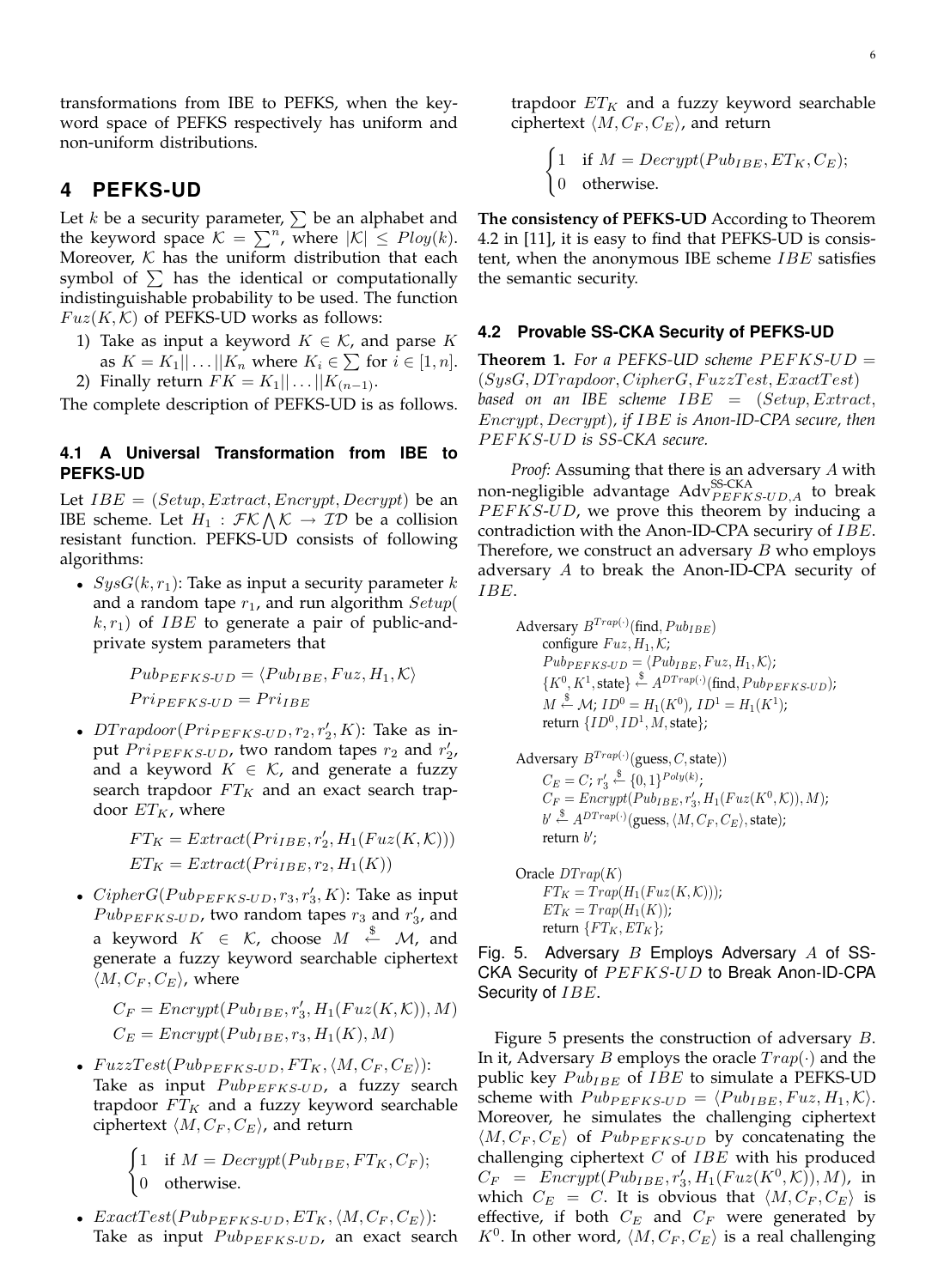ciphertext of  $Pub_{PEFKS-UD}$  with  $\frac{1}{2}$  probability. Except the challenging ciphertext, adversary  $B$  simulates  $Pub_{PEFKS-UD}$  as a real PEFKS-UD scheme. Consequently, we have

$$
Adv_{IBE,B}^{\text{Anon-ID-CPA}} \ge \frac{1}{2} \cdot Adv_{Pub_{PEFKS-UD,A}}^{\text{SS-CKA}}
$$

But it contradicts to the Anon-ID-CPA security of *IBE*, when  $\text{Adv}_{Pub_{PEFKS-UD,A}}^{SS-CKA}$  is non-negligible. So if IBE is Anon-ID-CPA secure, then  $Pub_{PEFKS-UD}$  is SS-CKA secure.  $\Box$ 

#### **4.3 Provable IK-NCK-KGA Security of PEFKS-UD**

**Theorem 2.** For a PEFKS-UD scheme  $PEFKS-UD =$  $(SysG, DTrapdoor, CipherG, FuzzTest, ExactTest)$ *based on an IBE scheme* IBE = (Setup, Extract, Encrypt, Decrypt)*, if* IBE *is Anon-ID-CPA secure, then* P EFKS*-*UD *is IK-NCK-KGA secure.*

*Proof:* Assuming that there is an adversary A with non-negligible advantage  $\mathrm{Adv}_{PEFKS-UD,A}^{\mathrm{IK-NCK-KGA}}$  to break  $PEFKS-UD$ , we prove this theorem by inducing a contradiction with the Anon-ID-CPA security of *IBE*. So we construct an adversary  $B$  who employs adversary  $A$  to break Anon-ID-CPA security of  $IBE$ .

Adversary  $B^{Trap(\cdot)}(\text{find},Pub_{IBE})$ configure  $Fuz, H_1, K$ ;  $Pub_{PEFKS-UD} = \langle Pub_{IBE}, Fuz, H_1, K \rangle;$  $\{K^0, K^1, \text{state}\}\stackrel{\$}{\leftarrow} A^{DTrap(\cdot),FTrap(\cdot)}(\text{find},Pub_{PEFKS-UD});$  $M \stackrel{\$}{\leftarrow} \mathcal{M}$ ;  $ID^0 = H_1(K^0)$ ,  $ID^1 = H_1(K^1)$ ; return  $\{ID^0, ID^1, M, \text{state}\};$ 

Adversary 
$$
B^{Trap(\cdot)}(\text{guess}, C, \text{state}))
$$
  
\n $C_E = C; r'_3 \overset{\$}{\leftarrow} \{0, 1\}^{Poly(k)};$   
\n $C_F = Encryption(Pub_{IBE}, r'_3, H_1(Fuz(K^0, K)), M);$   
\n $b' \overset{\$}{\leftarrow} A^{DTrap(\cdot)}, FTrap(\cdot)}(\text{guess}, \langle M, C_F, C_E \rangle, \text{state});$   
\nreturn  $b';$ 

Oracle  $DTrap(K)$  $FT_K = Trap(H_1(Fuz(K, K)))$ ;  $ET_K = Trap(H_1(K));$ return  $\{FT_K, ET_K\};$ 

Oracle 
$$
FTrap(K)
$$
  
\n $FT_K = Trap(H_1(Fuz(K, K)))$ ;  
\nreturn  $FT_K$ ;

Fig. 6. Adversary  $B$  Employs Adversary  $A$  of IK-NCK-KGA Security of  $PEFKS-UD$  to Break Anon-ID-CPA Security of *IBE*.

Figure 6 presents the construction of adversary B. In it, Adversary *B* employs the oracle  $Trap(\cdot)$  and the public key  $Pub_{IBE}$  of  $IBE$  to simulate a PEFKS-UD scheme with  $Pub_{PEFKS-UD} = \langle Pub_{IBE}, Fuz, H_1, K \rangle.$ Moreover he simulates the challenging ciphertext  $\langle M, C_F, C_E \rangle$  of  $Pub_{PEFKS-UD}$  by concatenating the challenging ciphertext  $C$  of  $IBE$  with his produced  $C_F = \text{Energy}(Pub_{IBE}, r'_3, H_1(\text{Fuz}(K^0, \mathcal{K})), M)$ , in

which  $C_E = C$ . And  $\langle M, C_F, C_E \rangle$  is effective, because it has  $Fuz(K^0,\mathcal{K}) = Fuz(K^1,\mathcal{K})$  according to the definition of IK-NCK-KGA security. So adversary B simulates  $Pub_{PEFKS-UD}$  as a real PEFKS-UD scheme. Consequently, we have

$$
Adv_{IBE,B}^{Anon\text{-ID-CPA}} \geq Adv_{PubPEFKS\text{-}UD,A}^{IK\text{-NCK-KGA}}
$$

But it contradicts to the Anon-ID-CPA security of *IBE*, when  $\text{Adv}_{PubPEFKS-UD,A}^{IK-NCK-KGA}$  is non-negligible. So if *IBE* is Anon-ID-CPA secure, then  $Pub_{PEFKS-UD}$  is IK-NCK-KGA secure.  $\Box$ 

#### **4.4 An Instance of PEFKS-UD**

According to the above universal transformation, we construct an instance of PEFKS-UD based on the anonymous IBE scheme BF01 in [12].

Let  $\mathbb{G}$  and  $\mathbb{G}_t$  denote two multiplicative groups of prime order  $q$ , and  $q$  be a generator of  $\mathbb{G}$ . Let the bilinear map  $e : \mathbb{G} \times \mathbb{G} \rightarrow \mathbb{G}_t$  [12, 25, 26] be an efficiently computable and non-degenerate function with the bilinearity that  $e(g^a, g^b) = e(g, g)^{ab}$ , where  $\{a, b\} \stackrel{\$}{\leftarrow} \mathbb{Z}_q^*$ .  $e(g, g)$  is the generator of  $\mathbb{G}_t$ . Let the bilinear map generator  $BGen(1^k)$  be an efficient algorithm that returns  $\langle q, \mathbb{G}, \mathbb{G}_t, g, e \rangle$  with a given security parameter k.

- $SysG(k, r<sub>1</sub>)$ : It takes as input a security parameter k and a random tape  $r_1$ , and works as follows:
	- 1) Run  $BGen(1^k)$  to generate  $\langle q, \mathbb{G}, \mathbb{G}_t, g, e \rangle$ .
	- 2) Set  $g_{pub}=g^s$ , where  $s \stackrel{\$}{\leftarrow} \mathbb{Z}_q^*$ .
	- 3) Choose a collision resistance function  $H_1$ :  $\sum^{n-1} \bigvee \mathcal{K} \to \mathbb{G}.$
	- 4) Choose a pseudo-random function  $H_2 : \mathbb{G}_t$  $\rightarrow$  M.
	- 5) Return a pair of public-and-private system parameter

$$
Pub_{PEFKS-UD} = \langle q, \mathbb{G}, \mathbb{G}_t, g, e, g_{pub}, Fuz, H_1,
$$
  

$$
H_2, \mathcal{K}, \mathcal{M} \rangle
$$

 $Pr<sub>PEFKS-UD</sub> = s$ 

where  $K = \sum^n$  and  $\mathcal{M} = \{0, 1\}^{k_1}$ .

- DT rapdoor ( $Pr_{PEFKS-UD}$ , K): It takes as input  $Pr<sub>PEFKS-UD</sub>$  and  $K \in \mathcal{K}$ , and works as follows:
	- 1) Compute  $g_{FK} = H_1(Fuz(K, K))$  and the fuzzy search trapdoor  $FT_K = g_{FK}^s$ .
	- 2) Compute  $g_{EK} = H_1(K)$  and the exact search trapdoor  $ET_K = g_{EK}^s$ .

3) Return 
$$
\{FT_K, ET_K\}
$$

- $CipherG(Pub_{PEFKS-UD}, K)$ : It takes as input  $Pub_{PEFKS-UD}$  and  $K \in \mathcal{K}$ , and works as follows:
	- 1) Choose  $M \xleftarrow{\$} \mathcal{M}$  and  $\{t, t'\} \xleftarrow{\$} \mathbb{Z}_q^*$ .
	- 2) Compute  $g_{FK} = H_1(Fuz(K, K))$  and  $g_{EK} =$  $H_1(K)$ .
	- 3) Return a fuzzy keyword searchable ciphertext  $\langle M , C_F , C_E \rangle$ , where

$$
C_F = \langle g^{t'}, H_2(e(g_{FK}, g_{pub})^{t'}) \oplus M \rangle
$$
  
\n
$$
C_E = \langle g^t, H_2(e(g_{EK}, g_{pub})^t) \oplus M \rangle
$$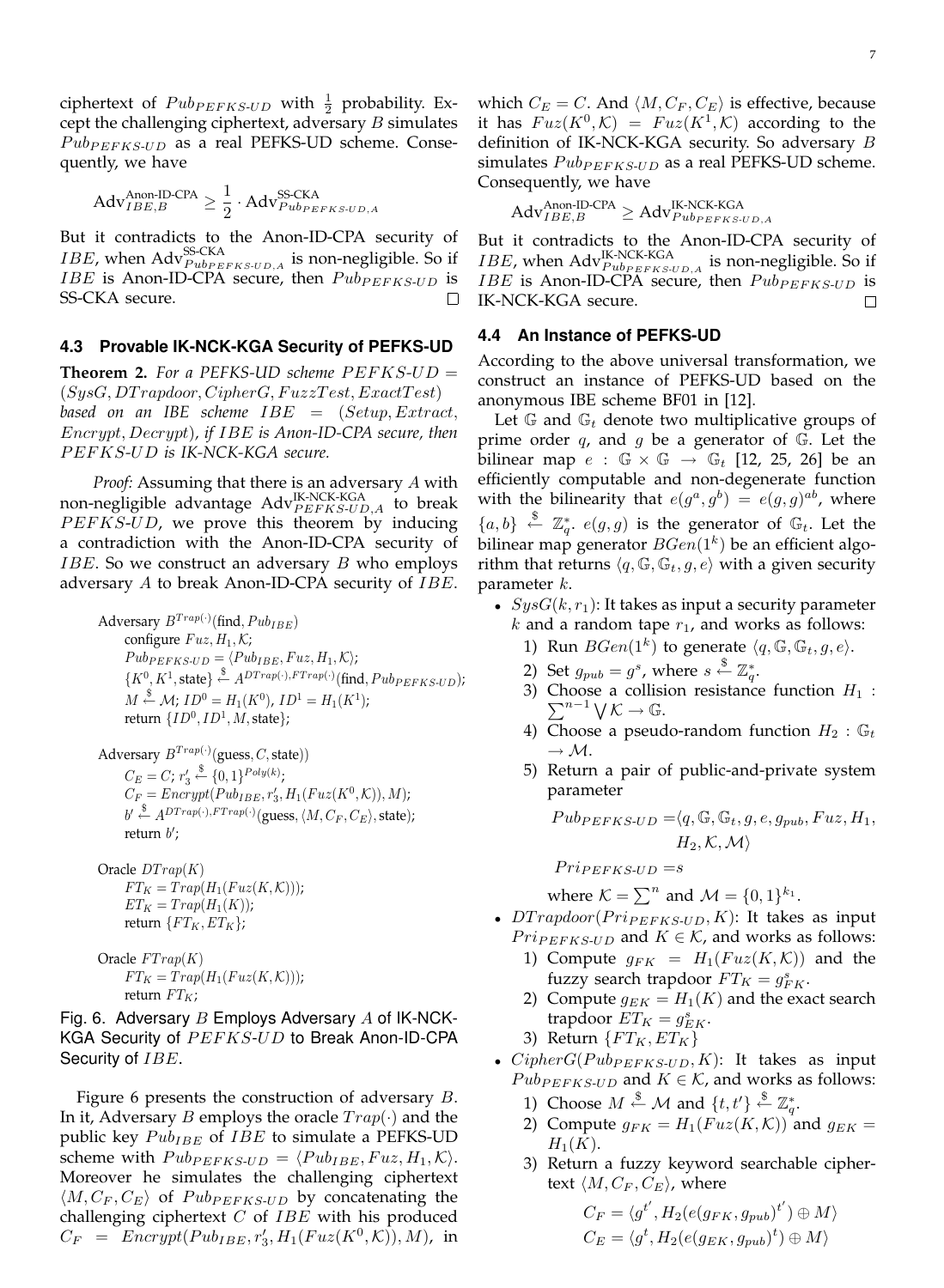- $FuzzTest(Pub_{PEFKS-UD}, FT_{K}, \langle M, C_{F}, C_{E} \rangle)$ : It takes as input  $Pub_{PEFKS-UD}$ ,  $FT_K$  and  $\langle M, C_F, \rangle$  $C_E$ , and works as follows:
	- 1) Parse  $C_F$  as  $\langle C_{F1}, C_{F2} \rangle$ .
	- 2) Return 1 if  $M = C_{F2} \oplus H_2(e(FT_K, C_{F1}))$ ; otherwise return 0.
- $ExactTest(Pub_{PEFKS-UD}, ET_K, \langle M, C_F, C_E \rangle)$ : It takes as input  $Pub_{PEFKS-UD}$ ,  $ET_K$  and  $\langle M, C_F, \rangle$  $C_E$ , and works as follows:
	- 1) Parse  $C_E$  as  $\langle C_{E1}, C_{E2} \rangle$ .
	- 2) Return 1 if  $M = C_{E2} \oplus H_2(e(ET_K, C_{E1}))$ ; otherwise return 0.

**The consistency of the instance of PEFKS-UD** According to the IND-ID-CPA (indistinguishability under adaptive-ID and chosen plaintext attacks) security of BF01 scheme, it is easy to deduce that the instance has the computationally indistinguishable consistency.

# **5 PEFKS-ND**

Let k be a security parameter. Let  $\mathcal{E}_K$  denote the probability of the event that the keyword  $K \in \mathcal{K}$ is employed in practice, where  $|K| \leq Poly(k)$ . We partition all keywords into several subsets as follows:

- 1) Sort all keywords in descending order of their probabilities and denote them by  $\{K^1, K^2, \ldots,$  $K^{|\mathcal{K}|}$ .
- 2) Partition  $\{K^1, K^2, \ldots, K^{|\mathcal{K}|}\}\$  into P, where  $P =$  $\{ {\{K^1, K^2\}, \{K^3, K^4\}, \ldots, \{K^{|{\mathcal{K}}|-1}, K^{|{\mathcal{K}}|}\} \}}$  $\int$  $\left\lfloor \right\rfloor$ if  $|K|$  is even;  $\{ \{K^1, K^2\}, \ldots, \{ K^{|{\cal K}|-4}, K^{|{\cal K}|-3} \}, \{ K^{|{\cal K}|-2}, K^{|{\cal K}|-1}, K^{|{\cal K}|} \} \}$ if  $|K|$  is odd.

Let  $H_1: \{0,1\}^* \rightarrow \{0,1\}^{k_2}$  be a collision resistance function. The function  $Fuz(K^i, \mathcal{K})$  of PEFKS-ND is redefined as follows:

1) If  $|K|$  is even, then return

$$
\begin{cases} H_1(K^{i-1}||K^i) & if \ i \ is \ even; \\ H_1(K^i||K^{i+1}) & if \ i \ is \ odd. \end{cases}
$$

2) Otherwise, return

$$
\begin{cases} H_1(K^{|{\cal K}|-2}||K^{|{\cal K}|-1}||K^{|{\cal K}|}) & if \ i\geq |{\cal K}|-2; \\ H_1(K^{i-1}||K^i) & if \ i \ is \ even; \\ H_1(K^i||K^{i+1}) & if \ i \ is \ odd. \end{cases}
$$

Referring to the function  $Fuz$ , we can easily verify the following properties:

- For any subset  $\{K^i, K^{i+1}\}$  in P,  $Fuz(K^i, \mathcal{K}) =$  $Fuz(K^{i+1},\mathcal{K})$  holds.
- For any two subsets  $\{K^i, K^{i+1}\}$  and  $\{K^j, K^{j+1}\}$ in  $P(i \neq j)$ ,  $Fuz(K^i, K) \neq Fuz(K^j, K)$  holds by the collision resistance of  $H_1$ .

The complete description of PEFKS-ND is as follows.

## **5.1 A Universal Transformation From IBE to PEFKS-ND**

Let  $IBE = (Setup, Extract,Encrypt,Decrypt)$  be an IBE scheme. Let  $H_2: \{0,1\}^{k_2} \setminus \mathcal{K} \to \mathcal{ID}$  be a collision resistant function. PEFKS-ND consists of following polynomial time algorithms:

•  $SysG(k, r_1)$ : Take as input a security parameter k and a random tape  $r_1$ , and run  $Setup(k, r_1)$ of IBE to generate a pair of public-and-private system parameters that

> $Pub_{PEFKS-ND} = \langle Pub_{IBE}, Fuz, H_1, H_2, K \rangle$  $Pr_{P \in FKS-ND} = Pr_{IBE}$

•  $DTrapdoor(Prip_{EFKS-ND}, r_2, r'_2, K^i)$ : Take as input  $Pr<sub>IPEFKS-ND</sub>$ , two random tapes  $r_2$  and  $r'_2$ , and a keyword  $K^i \in \mathcal{K}$ , and generate a fuzzy search trapdoor  $FT_{K^i}$  and an exact search trapdoor  $ET_{K^i}$ , where

> $FT_{K^i} = Extract(Pri_{IBE}, r'_2, H_2(Fuz(K^i, K)))$  $ET_{K^i} = Extract(Pr_{IBE}, r_2, H_2(K^i))$

-  $CipherG(Pub_{PEFKS\text{-}ND}, r_3, r_3', K^i)$ : Take as input  $Pub_{PEFKS-ND}$ , two random tapes  $r_3$  and  $r'_3$  and a keyword  $K^i \in \mathcal{K}$ , choose a message  $M \stackrel{\$}{\leftarrow} \mathcal{M}$ , and generate a fuzzy keyword searchable ciphertext  $\langle M, C_F, C_E \rangle$ , where

 $C_F = \text{Encrypt}(Pub_{IBE}, r'_3, H_2(Fuz(K^i, \mathcal{K})), M)$  $C_E = \text{Encrypt}(Pub_{IBE}, r_3, H_2(K^i), M)$ 

- $FuzzTest(Pub_{PEFKS-ND}, FT_{K^i}, \langle M, C_F, C_E \rangle):$ Take as input  $Pub_{PEFKS-ND}$ , a fuzzy search trapdoor  $FT_{K^i}$  and a fuzzy keyword searchable ciphertext  $\langle M , C_F , C_E \rangle$ , and return
	- $\int 1$  if  $M = Decrypt(Pub_{IBE}, FT_{K^i}, C_F);$ 0 otherwise.
- ExactTest( $Pub_{PEFKS-ND}$ ,  $ET_{K^i}$ ,  $\langle M, C_F, C_E \rangle$ ): Take as input  $Pub_{PEFKS-ND}$ , an exact search trapdoor  $ET_{K^i}$  and a fuzzy keyword searchable ciphertext  $\langle M, C_F, C_E \rangle$ , and return

$$
\begin{cases} 1 & \text{if } M = Decrypt(Pub_{IBE}, ET_{K^i}, C_E); \\ 0 & \text{otherwise.} \end{cases}
$$

**The consistency of PEFKS-ND** According to Theorem 4.2 in [11], it is easy to find that PEFKS-ND has the consistency, when the IBE scheme  $IBE$  satisfies the semantic security.

### **5.2 How To Evaluate The Probability Distributions of Keywords**

Compared with PEFKS-UD, the key to realize PEFKS-ND is how to evaluate the probability distributions or frequencies of keywords. Recently, SubtlexUS [27] project counted more than 60,384 words' frequencies using an improved word frequency measure, and the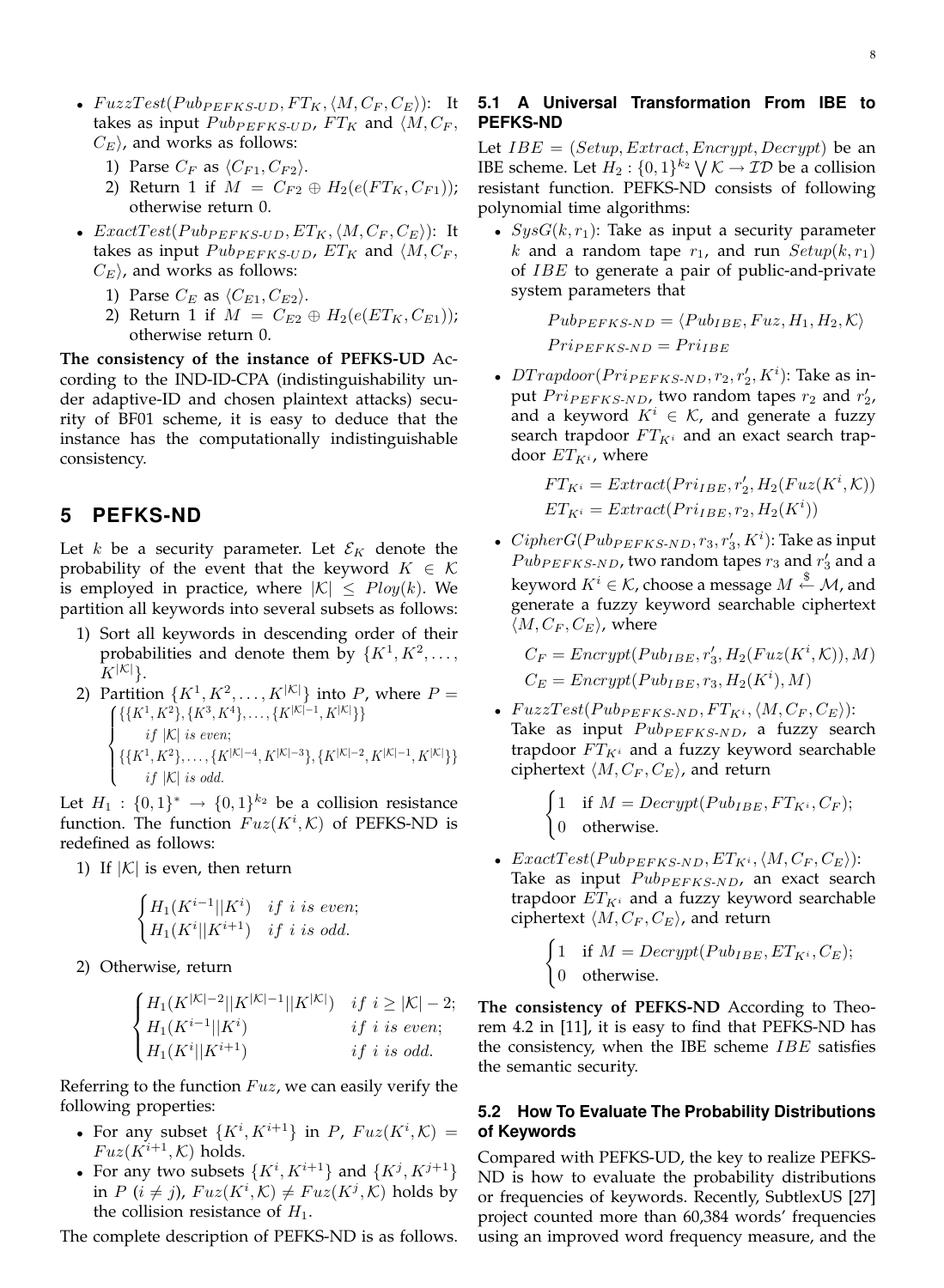| No.             | <b>States</b> | Results<br>(million) | No.             | <b>States</b>  | Results<br>(million) | N <sub>o</sub>  | <b>States</b>  | Results<br>(million) | No. | <b>States</b>  | Results<br>(million) |
|-----------------|---------------|----------------------|-----------------|----------------|----------------------|-----------------|----------------|----------------------|-----|----------------|----------------------|
|                 | New York      | 2430                 | 14              | Indiana        | 545                  | 27              | Missouri       | 353                  | 40  | Delaware       | 230                  |
|                 | California    | 1750                 | 15              | New Jersey     | 536                  | 28              | Alabama        | 351                  | 41  | Nebraska       | 219                  |
| 3               | Washington    | 1440                 | 16              | Pennsylvania   | 525                  | 29              | Alaska         | 343                  | 42  | Idaho          | 214                  |
| 4               | Texas         | 1370                 | 17              | Oregon         | 512                  | 30              | Kentucky       | 324                  | 43  | New Mexico     | 214                  |
| 5               | Florida       | 1200                 | 18              | Kansas         | 401                  | $\overline{31}$ | Maine          | 324                  | 44  | Vermont        | 201                  |
| h               | Wisconsin     | 1190                 | 19              | Hawaii         | 399                  | 32              | Nevada         | 318                  | 45  | New Hampshire  | 186                  |
| 7               | Georgia       | 930                  | 20              | Minnesota      | 382                  | 33              | Iowa           | 305                  | 46  | Rhode Island   | 179                  |
| 8               | Virginia      | 760                  | $2\overline{1}$ | Massachusetts  | 375                  | 34              | Utah           | 305                  | 47  | West Virginia  | 179                  |
| 9               | Ohio          | 715                  | 22              | Marvland       | 369                  | 35              | Connecticut    | 302                  | 48  | Wyoming        | 177                  |
| 10              | Michigan      | 672                  | 23              | Montana        | 365                  | 36              | Louisiana      | 294                  | 49  | North Dakota   | 156                  |
| $\overline{11}$ | Colorado      | 638                  | $\overline{24}$ | Tennessee      | 362                  | 37              | Mississippi    | 261                  | 50  | South Carolina | 152                  |
| $1\overline{2}$ | Arizona       | 610                  | 25              | North Carolina | 361                  | 38              | Arkansas       | 252                  |     |                |                      |
| $\overline{13}$ | Illinois      | 597                  | 26              | Oklahoma       | 358                  | 39              | South Carolina | 251                  |     |                |                      |

TABLE 1

The Search Results of 50 States of America by Internet Search Engine Google.

results can be downloaded on webpage [28]. So it can be used to sort the keywords, which consist of a single word. But it is ineffective for the keywords consisted of more than one word. For this case, we recommend to estimate their frequencies by internet search engine Google (this method was proposed in [29]).

For example, let the keyword space  $K$  of PEFKS-ND consist of 50 states of America. We search them by the exact search of Google, and sort them in descending order of their frequencies in Table 1. So we can partition them as the description of PEFKS-ND, and realize a PEFKS-ND scheme based on an anonymous IBE scheme, such as BF01 scheme [12].

In this subsection, we proposed two basic methods to sort keywords. But they do not consider any special application. So in practice, it is better to choose an improved sort method according to the speciality of applications. For example, when the American government employs PEFKS-ND to provide a public service, and its keyword space also is  $K$ , every American people should applies the service with the same probability. So the state names in  $K$  are used with the frequencies linear with their population, and  $K$  should be sorted in descending order of their population in this application.

#### **5.3 Provable SS-CKA Security of PEFKS-ND**

**Theorem 3.** For a PEFKS-ND scheme  $PEFKS-ND =$  $(SysG, DTrapdoor, CipherG, FuzzTest, ExactTest)$ *based on an IBE scheme* IBE = (Setup, Extract, Encrypt, Decrypt)*, if* IBE *is Anon-ID-CPA secure, then* P EFKS*-*ND *is SS-CKA secure.*

*Proof:* Assuming that there is an adversary A with non-negligible advantage  $\mathrm{Adv}_{PEFKS\text{-}ND,A}^{\mathrm{SS-CKA}}$  to break  $PEFKS-ND$ , we prove this theorem by inducing a contradiction with the Anon-ID-CPA security of  $IBE$ . So we construct an adversary  $B$  who employs adversary A to break Anon-ID-CPA security of IBE.

Figure 7 presents the construction of adversary B. In it, adversary B employs the oracle  $Trap(\cdot)$ and the public key  $Pub_{IBE}$  of  $IBE$  to simulate a PEFKS-ND scheme with  $Pub_{PEFKS-ND}$  =

Adversary  $B^{Trap(\cdot)}(\text{find},Pub_{IBE})$ configure  $Fuz, H_1, H_2, K$ ;  $Pub_{PEFKS-ND} = \langle Pub_{IBE}, Fuz, H_1, H_2, K \rangle;$  $\{K^0, K^1, \text{state}\}\stackrel{\$}{\leftarrow} A^{DTrap(\cdot)}(\text{find}, Pub_{PEFKS\text{-}ND});$  $M \stackrel{\$}{\leftarrow} \mathcal{M}$ ;  $ID^0 = H_2(K^0)$ ;  $ID^1 = H_2(K^1)$ ; return  $\{ID^0, ID^1, M, \text{state}\};$ 

Adversary  $B^{Trap(\cdot)}(\text{guess}, C, \text{state}))$  $C_E = C; r'_3 \stackrel{\$}{\leftarrow} \{0,1\}^{Poly(k)};$  $C_F = \text{Energy}(Pub_{IBE}, r'_3, H_2(Fuz(K^0, K)), M);$  $b' \stackrel{\$}{\leftarrow} A^{DTrap(\cdot)}(\text{guess}, \langle M, C_F, C_E \rangle, \text{state});$ return  $b$ ;

Oracle  $DTrap(K)$  $FT_K = Trap(H_2(Fuz(K, K)))$ ;  $ET_K = Trap(H_2(K))$ ; return  $\{FT_K, ET_K\};$ 

Note:  $K^0$  and  $K^1$  is not relative to the sort of keywords. They can denote any two keywords.

Fig. 7. Adversary  $B$  Employs Adversary  $A$  of SS-CKA Security of  $PEFKS-ND$  to Break Anon-ID-CPA Security of IBE.

 $\langle Pub_{IBE}, Fuz, H_1, H_2, K \rangle$ . Moreover he simulates the challenging ciphertext  $\langle M, C_F, C_E \rangle$  of  $Pub_{PEFKS-ND}$ by concatenating the challenging ciphertext  $C$  of *IBE* with his produced  $C_F = \text{Energy}(Pub_{IBE}, r_3', )$  $H_2(Fuz(K^0,\mathcal{K}))$ , M), in which  $C_E = C$ . It is obvious that  $\langle M, C_F, C_E \rangle$  is effective, if both  $C_F$  and  $C_F$  were generated by  $K^0.$  In other word,  $\langle M , C_F , C_E \rangle$  is a real challenging ciphertext of  $Pub_{PEFKS-ND}$  with  $\frac{1}{2}$  probability. Except the challenging ciphertext, adversary  $B$ simulates  $Pub_{PEFKS-ND}$  as a real PEFKS-ND scheme. Consequently, we have

$$
Adv_{\textit{IBE},B}^{\text{Anon-ID-CPA}} \geq \frac{1}{2} \cdot Adv_{\textit{PubPEFKS-ND},A}^{\text{SS-CKA}}
$$

But it contradicts to the Anon-ID-CPA security of *IBE*, when  $Adv_{PubPEFKS-ND, A}^{SS-CKA}$  is non-negligible. So if *IBE* is Anon-ID-CPA secure, then  $Pub_{PEFKS-ND}$  is SS-CKA secure. $\Box$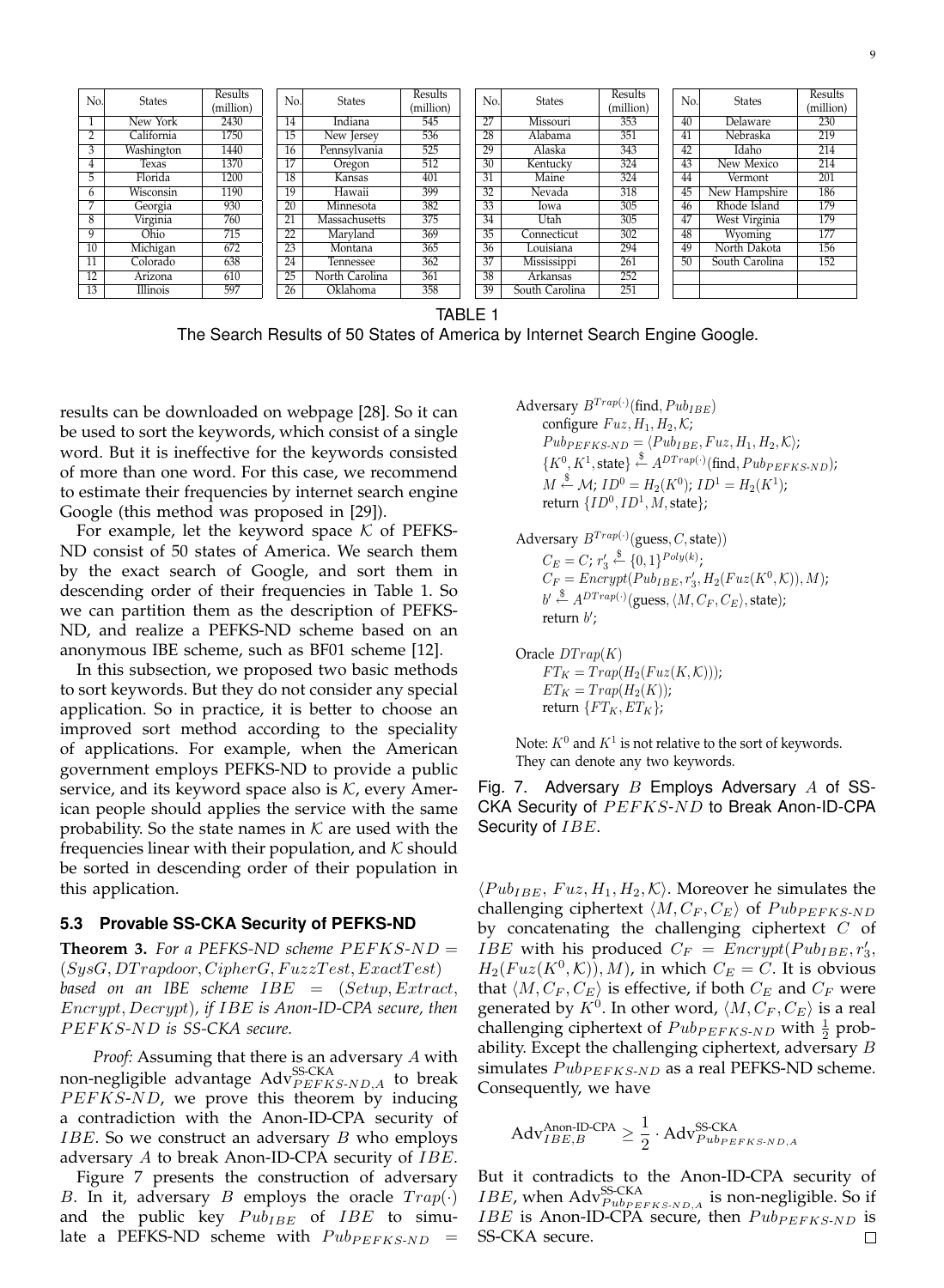#### **5.4 Provable IK-NCK-KGA Security of PEFKS-ND**

**Theorem 4.** For a PEFKS-ND scheme  $PEFKS-ND =$  $(SysG, DTrapdoor, CipherG, FuzzTest, ExactTest)$ *based on an IBE scheme* IBE = (Setup, Extract, Encrypt, Decrypt)*, if* IBE *is Anon-ID-CPA secure, then* P EFKS*-*ND *is IK-NCK-KGA secure.*

*Proof:* Assuming that there is an adversary A with non-negligible advantage  $\mathrm{Adv}_{PEFKS\text{-}ND,A}^{\text{IK-NCK-KGA}}$  to break  $PEFKS-UD$ , we prove this theorem by inducing a contradiction with the Anon-ID-CPA security of *IBE*. So we construct an adversary  $B$  who employs adversary  $A$  to break Anon-ID-CPA security of  $IBE$ .

Adversary  $B^{Trap(\cdot)}(\text{find},Pub_{IBE})$ configure  $Fuz, H_1, H_2, K;$  $Pub_{PEFKS-ND} = \langle Pub_{IBE}, Fuz, H_1, H_2, K \rangle;$  $\{K^0, K^1, \text{state}\} \stackrel{\$}{\leftarrow} A^{DTrap(\cdot),FTrap(\cdot)}(\text{find}, Pub_{PEFKS\text{-}ND});$  $M \stackrel{\$}{\leftarrow} \mathcal{M}$ ;  $ID^0 = H_2(K^0)$ ,  $ID^1 = H_2(K^1)$ ; return  $\{ID^0, ID^1, M, state\};$ 

Adversary 
$$
B^{Trap(\cdot)}(\text{guess}, C, \text{state}))
$$
  
\n $C_E = C; r'_3 \overset{\$}{\leftarrow} \{0, 1\}^{Poly(k)};$   
\n $C_F = Encryption(Pub_{IBE}, r'_3, H_2(Fuz(K^0, K)), M);$   
\n $b' \overset{\$}{\leftarrow} A^{DTrap(\cdot)}, FTrap(\cdot)}(\text{guess}, \langle M, C_F, C_E \rangle, \text{state});$   
\nreturn  $b';$ 

Oracle  $DTrap(K)$  $FT_K = Trap(H_2(Fuz(K, K)))$ ;  $ET_K = Trap(H_2(K))$ ; return  $\{FT_K, ET_K\};$ 

Oracle 
$$
FTrap(K)
$$
  
\n
$$
FT_K = Trap(H_2(Fuz(K, K)))
$$
\nreturn 
$$
FT_K
$$

Note:  $K^0$  and  $K^1$  is not relative to the sort of keywords. They can denote any two keywords.

Fig. 8. Adversary  $B$  Employs Adversary  $A$  of IK-NCK-KGA Security of  $PEFKS-ND$  to Break Anon-ID-CPA Security of IBE.

Figure 8 presents the construction of adversary B. In it, Adversary B employs the oracle  $Trap(\cdot)$ and the public key  $Pub_{IBE}$  of  $IBE$  to simulate a PEFKS-ND scheme with  $Pub_{PEFKS-ND}$  =  $\langle Pub_{IBE}, Fuz, H_1, H_2, \mathcal{K} \rangle$ . Moreover he simulates the challenging ciphertext  $\langle M, C_F, C_E \rangle$  of  $Pub_{PEFKS-ND}$ by concatenating the challenging ciphertext  $C$  of *IBE* with his produced  $C_F = \text{Energy}(Pub_{IBE}, r'_3, )$  $H_2(Fuz(K^0,\mathcal{K}))$ , M), in which  $C_E = C$ . And  $\langle M, C_F, \rangle$  $C_E$  is effective, because it has  $Fuz(K^0, \mathcal{K})$  =  $Fuz(K^1, K)$  according to the definition of IK-NCK-KGA security. So adversary  $B$  simulates  $Pub_{PEFKS-ND}$  as a real PEFKS-ND scheme. Consequently, we have

 $\mathrm{Adv}_{IBE,B}^{\mathrm{Anon}\text{-} \mathrm{ID}\text{-} \mathrm{CPA}} \geq \mathrm{Adv}_{Pub_{PEFKS\text{-}ND,A}}^{\mathrm{IK\text{-}NCK\text{-}KGA}}$ 

But it contradicts to Anon-ID-CPA security of *IBE*, when  $\mathrm{Adv}_{Pub_{PEFKS-ND,A}}^{\text{IK-NCK-KGA}}$  is non-negligible. So if  $IBE$ 

is Anon-ID-CPA secure, then  $Pub_{PEFKS-ND}$  is IK-NCK-KGA secure. П

#### **5.5 The Essence of Sorting Keywords**

Recall that the keyword space  $K$  of PEFKS-ND has non-uniform distribution. It means that the keywords of  $K$  are non-uniformly used. But referring to the definitions of SS-CKA and IK-NCK-KGA securities, we can find that the challenging keywords  $\{K^0, K^1\}$ are uniformly chosen to generate the challenging ciphertext. So it seems that these security definitions is not suitable for PEFKS-ND. But the fact is inverse. Roughly speaking, a secure cryptosystem means that no adversary can learn anything from the cryptosystem. So the security of a cryptosystem does not consider what an adversary can learn beyond the cryptosystem, such as the non-uniform distribution of keywords.

Specifically, an adversary can find two candidate keywords under KGA on PEFKS-ND, which are denoted by  $\{K^i, K^{i+1}\} \in P$  without loss of generality. And without considering any others, the adversary practically has the biased advantage  $|\mathcal{E}_{K^{i}} - \mathcal{E}_{K^{i+1}}|$  to decide which one of them is the correct one. Moreover, the biased advantage is caused only by the nonuniform distribution of keywords, so it can not be avoided by any keyword searchable encryption. But PEFKS-ND has decreased the biased advantage by sorting and sequentially partitioning keywords. By this method, the candidate keywords  $K^i$  and  $K^{i+1}$ have the similar distribution as much as possible. Correspondingly, the biased advantage  $|\mathcal{E}_{K^i} - \mathcal{E}_{K^{i+1}}|$ can be much decreased.

| Partitions                                                              | Probability<br>Difference | Partitions   | Probability<br>Difference | Partitions   | Probability<br>Difference |  |
|-------------------------------------------------------------------------|---------------------------|--------------|---------------------------|--------------|---------------------------|--|
| $\{1,\overline{2}\}$                                                    | 0.163                     | $\{11, 12\}$ | 0.022                     | ${21, 22}$   | 0.008                     |  |
| $\{17, 18\}$                                                            | 0.122                     | ${19, 20}$   | 0.022                     | $\{47, 48\}$ | 0.006                     |  |
| {7, 8}                                                                  | 0.101                     | ${45, 46}$   | 0.019                     | $\{5, 6\}$   | 0.004                     |  |
| {13, 14}                                                                | 0.046                     | [37, 38]     | 0.018                     | ${23, 24}$   | 0.004                     |  |
| $\{39, 40\}$                                                            | 0.044                     | $\{35, 36\}$ | 0.013                     | $\{25, 26\}$ | 0.004                     |  |
| {9, 10}                                                                 | 0.031                     | $\{49, 50\}$ | 0.013                     | $\{27, 28\}$ | 0.003                     |  |
| {43, 44}                                                                | 0.031                     | $\{41, 42\}$ | 0.012                     | $\{33, 34\}$ | 0.000                     |  |
| $\{29, 30\}$                                                            | 0.028                     | ${15, 16}$   | 0.010                     |              |                           |  |
| {3, 4}                                                                  | 0.025                     | $\{31, 32\}$ | 0.009                     |              |                           |  |
| Note: all states in Table 1 are denoted by their numbers in this table. |                           |              |                           |              |                           |  |

TABLE 2 The Partitions of The Keyword Space in Table 1 and Their Probability Differences.

For example, we partition the keywords listed in Table 1 according to PEFKS-ND, and compute the biased advantage (probability difference) of each pair of keywords in Table 2. In theory, except {33, 34}, the others have the non-negligibly biased advantage. But all of them are much smaller than 1.

In conclusion, PEFKS-ND not only achieves IK-NCK-KGA security from the side of cryptography, but also decreases the biased advantage under KGA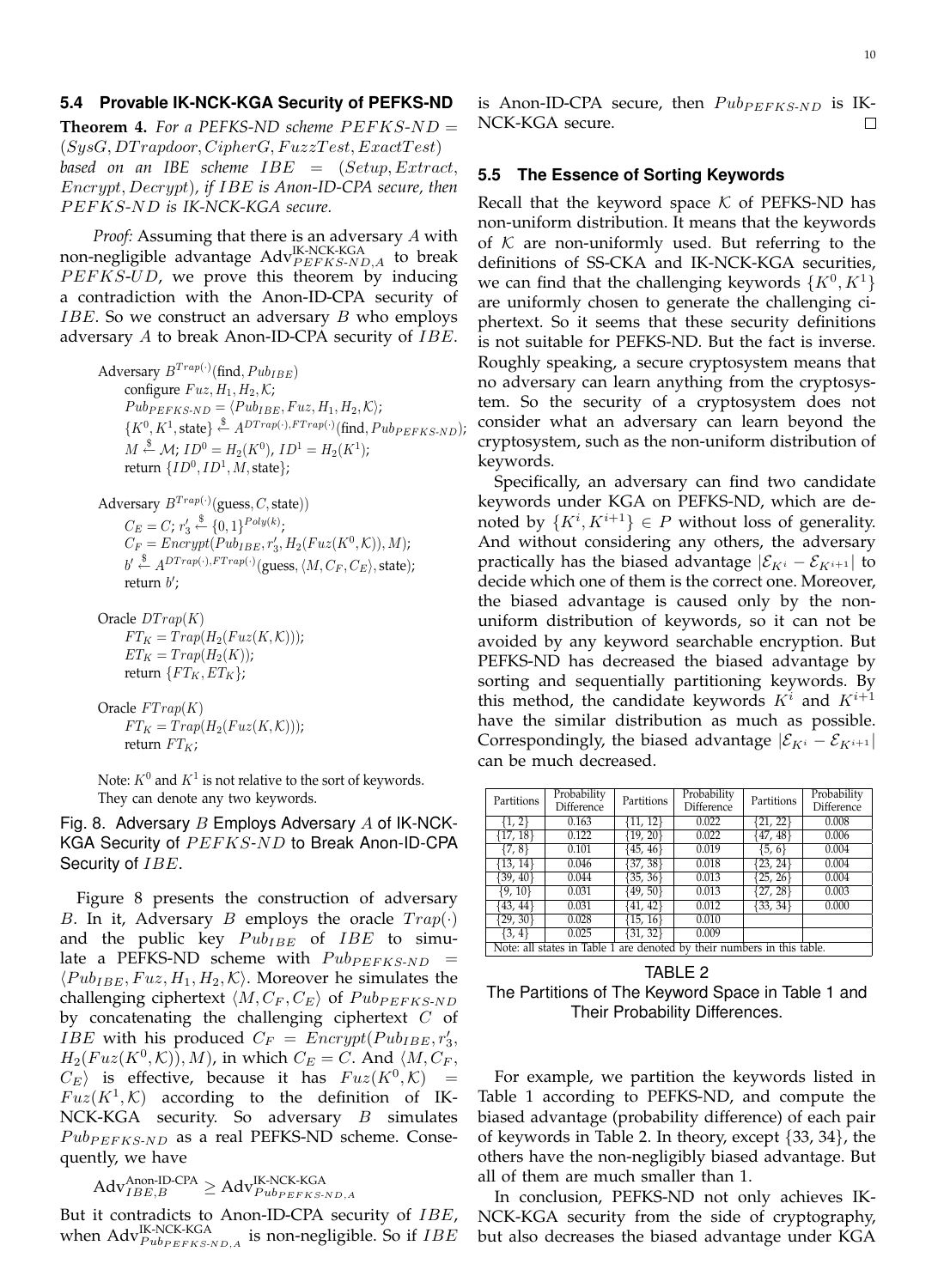on PEFKS-ND, which is caused only by the nonuniform distribution of keywords. In next subsection, we will illuminate why the biased advantage has been decreased as much as possible.

## **5.6 The Insecurity of A Further Decrease in The Biased Advantage**

At the end of Subsection 5.5, we stated that we have decreased the biased advantage as much as possible. To prove it, we will propose a method, which is the only one method that can further decrease the biased advantage, and illuminate that it is not an secure universal method.

Referring to the partition  $P$  of  $K$  at the beginning of this section, we sorted all keywords in descending order of their probabilities and sequentially partitioned them. Therefore, we did not consider to combine a keyword with one of its two neighboring keywords, which has the minimum probability difference with it. When partitioning keywords according to this rule, however this partition method is not an secure universal method. For example, let  $\mathcal{K} = \{K^1, K^2, K^3, K^4\}$  denote the sorted keywords in descending order of their probabilities. We sequently combine each keyword with one of its two neighboring keywords, which has the minimum probability difference with them. Assuming  $|\mathcal{E}_{K^1} - \mathcal{E}_{K^2}| > |\mathcal{E}_{K^2} - \mathcal{E}_{K^3}|$ , therefore we result the partition  $\{\{K^1, K^2\}, \{K^2, K^3\}, \{K^3, K^4\}\}\$ . By implementing KGA on PEFKS-ND, an adversary can easily find out  $\{K^1, K^2\}$  when he knows the fuzzy search trapdoor generated by  $\{K^1, K^2\}$ . Furthermore, he can deterministically guess  $K^1$  rather than with any biased advantage, because a fuzzy search trapdoor of  $K^2$  should be generated by  $\{K^2, K^3\}$ . Hence, if an adversary finds out  $\{K^1, K^2\}$  under KGA on PEFKS-ND, he can deterministically decide that the fuzzy search trapdoor was generated by  $K^1$  rather than  $K^2$ .

Consequently, this improved method is not a secure universal method. However, it obviously is the only one method that has chance to further decrease the biased advantage. So we think there is not any other secure universal method can further decrease the biased advantage.

### **6 PERFORMANCE COMPARISON**

Generally speaking, PEFKS divides a query from a receiver into two processes: first, a proxy server implements a fuzzy keyword search over all its stored ciphertexts, and returns the results to the receiver; secondly, the receiver implements an exact keyword search over these results. In contrast, PEKS only has an exact keyword search over all stored ciphertexts, which is implemented by a proxy server. So in order to achieve IK-NCK-KGA security, PEFKS increases the workload of the receiver and the communication cost. In Table 3, we compare the performance of PEFKS and PEKS when they receive a query.

|                             | The Workload of<br>The Proxy Server | The Cost of<br>Communication | The Workload of<br>The Receiver |  |  |  |
|-----------------------------|-------------------------------------|------------------------------|---------------------------------|--|--|--|
| PEKS                        |                                     |                              |                                 |  |  |  |
|                             |                                     |                              |                                 |  |  |  |
| Matar the committee three t |                                     |                              |                                 |  |  |  |

- Note: the workload and communication cost are denoted by the number of keyword searchable ciphertexts.
- $\bullet$  *n*: the total number of keyword searchable ciphertexts stored in the proxy sever.
- $\bullet$   $t$ : the number of keyword searchable ciphertexts satisfied the query of the receiver.



## **7 CONCLUSION AND FUTURE WORK**

In PEKS, a proxy sever, who responds the keyword queries of a receiver, can know the content of keywords by implementing KGA. Moreover, it is efficient under the practical condition that the size of the keyword space is not more than the polynomial level. In order to resist against KGA, we novelly defined public-key encryption with fuzzy keyword search (PEFKS) and its IK-NCK-KGA security. And we proposed two universal transformations from IBE to PEFKS under different conditions. Under the condition that the keyword space has uniform distribution, we proposed a SS-CKA and IK-NCK-KGA secure transformation PEFKS-UD, and provided an instance based on BF01 scheme [12]. Under the condition that the keyword space has non-uniform distribution, we proposed another SS-CKA and IK-NCK-KGA secure transformation PEFKS-ND, and provided two methods to sort keywords, which is the key to realize PEFKS-ND. Beyond the perspective of cryptosystem, we discussed the biased advantage of KGA on PEFKS-ND, which is caused only by the non-uniform distribution of the keyword space. We illuminate that the biased advantage has been decreased as much as possible. So we made PEFKS-ND secure in a broad sense.

**The future work** Both in PEKS and PEFKS, their searches take time linear in the number of ciphertexts. Hence it is a crucial problem of performance that how to build indexes in PEKS and PEFKS. Moreover, it is more useful to improve the performance of PEFKS than PEKS. But it is a challenging work, because the SS-CKA securities of PEKS and PEFKS are contradictive to establish indexes. So a tradeoff between security and search performance should be a basic idea. Moreover, we think that a dynamic tradeoff controlled by the owner of datum is a promising method.

## **REFERENCES**

[1] D. Boneh, G. D. Crescenzo, and R. O. et al., "Public key encyrption with keyword search," in *Advances in Cryptology-EUROCRYPT 2004*, ser.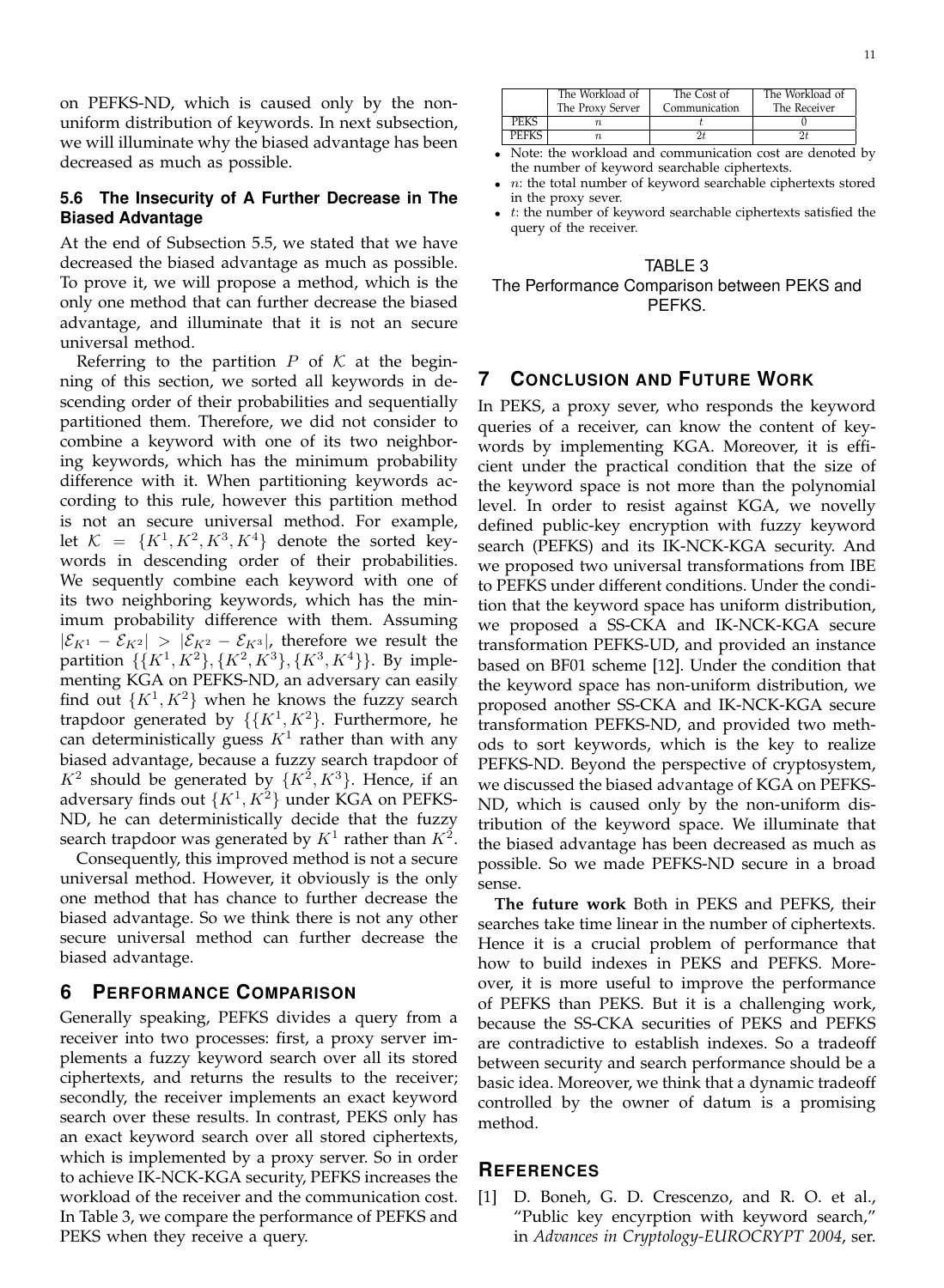LNCS, C. Cachin and J. Camenisch, Eds., vol. 3027. Springer-Verlag, 2004, pp. 506–522.

- [2] D. X. Song, D. Wagner, and A. Perrig, "Practical techniques for searches on encrypted data," in *Proceedings of the 2000 IEEE Symposium on Security and Privacy*, Berkeley, CA , USA, 2000, pp. 44–55.
- [3] E.-J. Goh, "Secure indexes," 2003, http://eprint.iacr.org/2003/216.pdf.
- [4] R. Agrawal, J. Kiernan, and R. S. et al., "Order preserving encryption for numeric data," in *Proceedings of the 2004 ACM SIGMOD international conference on Management of data*. Paris, France: ACM, 2004, pp. 563–574.
- [5] R. Curtmola, J. Garay, and S. K. et al., "Searchable symmetric encryption: Improved definitions and efficient constructions," in *Proceedings of the 13th ACM conference on Computer and communications security*. ACM, 2006, pp. 79–88.
- [6] W. Harrower, "Searching encrypted data," Department of Computing, Imperial College London, Tech. Rep., 2009.
- [7] J. W. Byun, H. S. Rhee, and H.-A. P. et al., "Offline keyword guessing attacks on recent keyword search schemes over encrypted data," in *Secure Data Management*, ser. LNCS, W. Jonker and M. Petkovic, Eds., vol. 4165. Springer-Verlag, 2006, pp. 75–83.
- [8] D. J. Park, K. Kim, and P. J. Lee, "Public key encryption with conjunctive field keyword search," in *WISA 2004*, ser. LNCS, C. Lim and M. Yung, Eds., vol. 3325. Spring-Verlag, 2004, pp. 73–86.
- [9] I. R. Jeong, J. O. Kwon, and D. H. et al., "Constructing peks schemes secure against keyword guessing attacks is possible?" *Computer Communications*, vol. 32, no. 2, pp. 394–396, 2009.
- [10] S. Goldwasser and S. Micali, "Probabilistic encyrption," in *Proceedings of the fourteenth annual ACM symposium on Theory of computing*. San Francisco, California, United States: ACM, 1982, pp. 365–377.
- [11] M. Abdalla, M. Bellare, and D. C. et al., "Searchable encryption revisited: Consistency properties, relation to anonymous ibe, and extensions," in *Advances in Cryptology-CRYPTO 2005*, ser. LNCS, V. Shoup, Ed., vol. 3621. Santa Barbara, California, United States: Springer-Verlag, 2005, pp. 205–222.
- [12] D. Boneh and M. Franklin, "Identity-based encryption from the weil pairing," in *Advances in Cryptology-CRYPTO 2001*, ser. LNCS, J. Kilian, Ed., vol. 2139. Santa Barbara, California, United States: Springer-Verlag, 2001, pp. 213–239.
- [13] X. Boyen and B. Waters, "Anonymous hierarchical identity-based encryption (without random oracles)," in *Advances in Cryptology-CRYPTO 2006*, ser. LNCS, C. Dwork, Ed., vol. 4117. Santa Barbara, California, United States: Springer-Verlag, 2006, pp. 290–307.
- [14] C. Gentry, "Practical identity-based encyrption without random oracles," in *Advances in Cryptology-EUROCRYPT 2006*, ser. LNCS, S. Vaudenay, Ed., vol. 4004. Russia: Springer-Verlag, 2006, pp. 445–464.
- [15] L. Ducas, "Anonymity from asymmetry: New constructions for anonymous hibe," in *The Cryptographers' Track at the RSA Conference 2010*, ser. LNCS, J. Pieprzyk, Ed., vol. 5985. San Francisco, CA, USA: Springer Berlin, 2010, pp. 148–164.
- [16] C.-I. Fan, L.-Y. Huang, and P.-H. Ho, "Anonymous multireceiver identity-based encryption," *IEEE TRANSACTIONS ON COMPUTERS*, vol. 59, no. 9, pp. 1239–1249, 2010.
- [17] Y. H. Hwang and P. J. Lee, "Public key encryption with conjunctive keyword search and its extension to a multi-user system," in *Pairing 2007*, ser. LNCS, T. Takagi, Ed., vol. 4575. Springer-Verlag, 2007, pp. 2–22.
- [18] J. Bethencourt, T.-H. H. Chan, and A. P. et al., "Anonymous multi-attribute encryption with range query and conditional decryption," Carnegie Mellon University, Tech. Rep. CMU-CS-06-135, 2006.
- [19] E. Shi, J. Bethencourt, and T.-H. H. C. et al., "Multi-dimensional range query over encrypted data," Carnegie Mellon University, Tech. Rep. CMU-CS-06-135, 2007.
- [20] D. Boneh and B. Waters, "conjunctive, subset, and range queries on ecrypted data," in *proceedings of TCC'07*, ser. LNCS, S. P. Vadhan, Ed., vol. 4392. Springer-Verlag, 2007, pp. 535–554.
- [21] J. Camenisch, M. Kohlweiss, and A. R. et al., "Blind and anonymous identity-based encryption and authorised private searches on public key encrypted data," in *Proceedings of the 12th International Conference on Practice and Theory in Public Key Cryptography: PKC '09*, ser. LNCS, vol. 5443. CA: Springer-Verlag, 2009, pp. 196–214.
- [22] L. Ballard, S. Kamara, and F. Monrose, "Achieving efficient conjunctive keyword searches over encrypted data," in *ICICS 2005*, ser. LNCS, S. et al., Ed., vol. 3783. Springer-Verlag, 2005, pp. 414–426.
- [23] E.-K. Ryu and T. Takagi, "Efficient conjunctive keyword-searchable encryption," in *Advanced Information Networking and Applications Workshops, 2007, AINAW '07. 21st International Conference on*. Niagara Falls, Ontario, Canada: IEEE Computer Society, 2007, pp. 409 – 414.
- [24] M. Bellare, A. Boldyreva, and A. D. et al., "Keyprivacy in public-key encryption," in *Advances in Cryptology-ASIACRYPT 2001*, ser. LNCS, C. Boyd, Ed., vol. 2248. Australia: Springer-Verlag, 2001, pp. 566–582.
- [25] A. J. Menezes, T. Okamoto, and S. A. Vanstone, "Reducing elliptic curve logarithms to log-